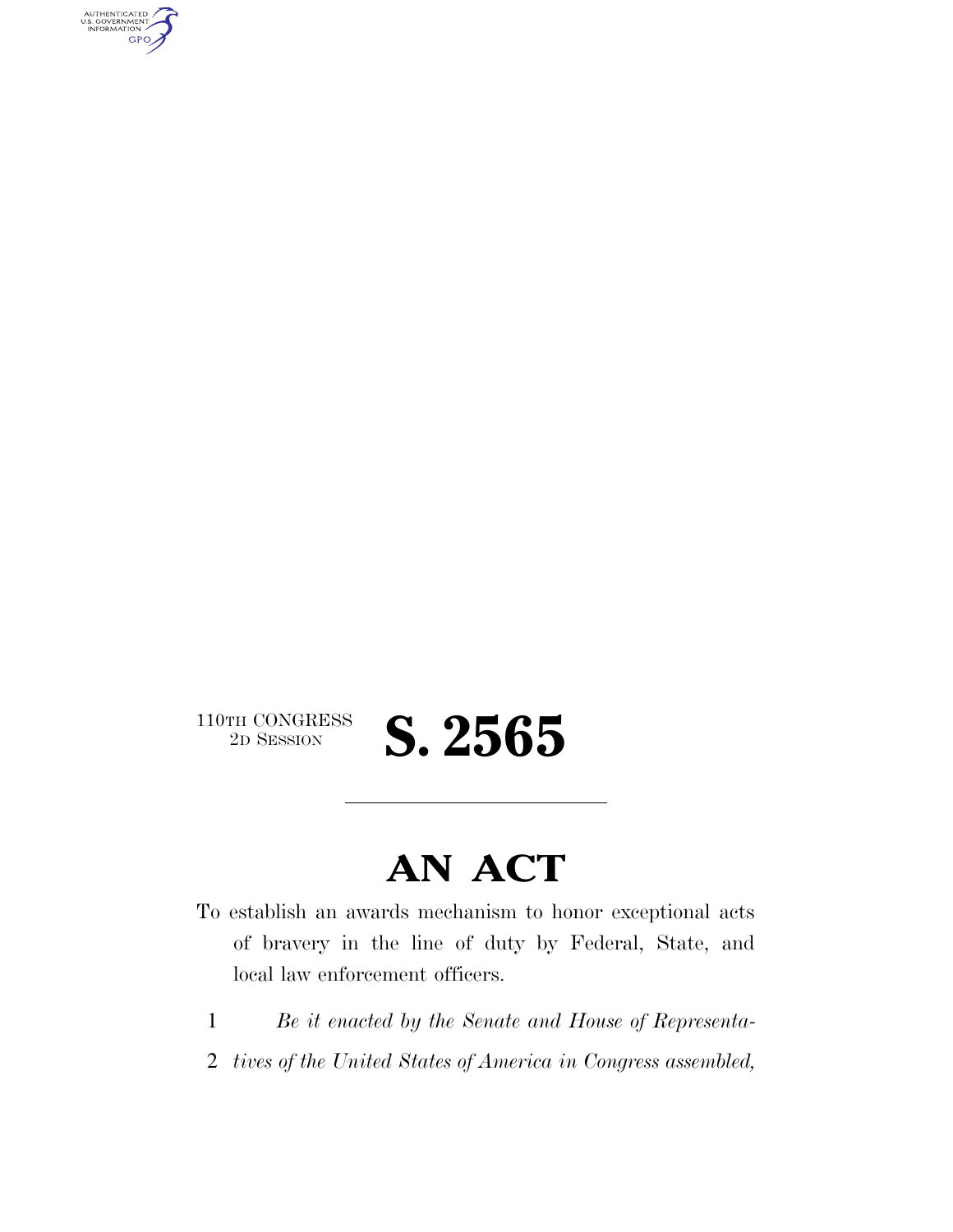#### **SECTION 1. SHORT TITLE.**

 This Act may be cited as the ''Law Enforcement Con-gressional Badge of Bravery Act of 2008''.

#### **SEC. 2. DEFINITIONS.**

In this Act:

 (1) FEDERAL AGENCY HEAD.—The term ''Fed- eral agency head'' means the head of any executive, legislative, or judicial branch Government entity that employs Federal law enforcement officers.

 (2) FEDERAL BOARD.—The term ''Federal Board'' means the Federal Law Enforcement Con- gressional Badge of Bravery Board established under section 103(a).

 (3) FEDERAL BOARD MEMBERS.—The term ''Federal Board members'' means the members of the Federal Board appointed under section 103(c). (4) FEDERAL LAW ENFORCEMENT BADGE.— The term ''Federal Law Enforcement Badge'' means the Federal Law Enforcement Congressional Badge of Bravery described in section 101.

21 (5) FEDERAL LAW ENFORCEMENT OFFICER. The term ''Federal law enforcement officer''— (A) means a Federal employee— (i) who has statutory authority to make arrests or apprehensions;

 $\mathfrak{D}$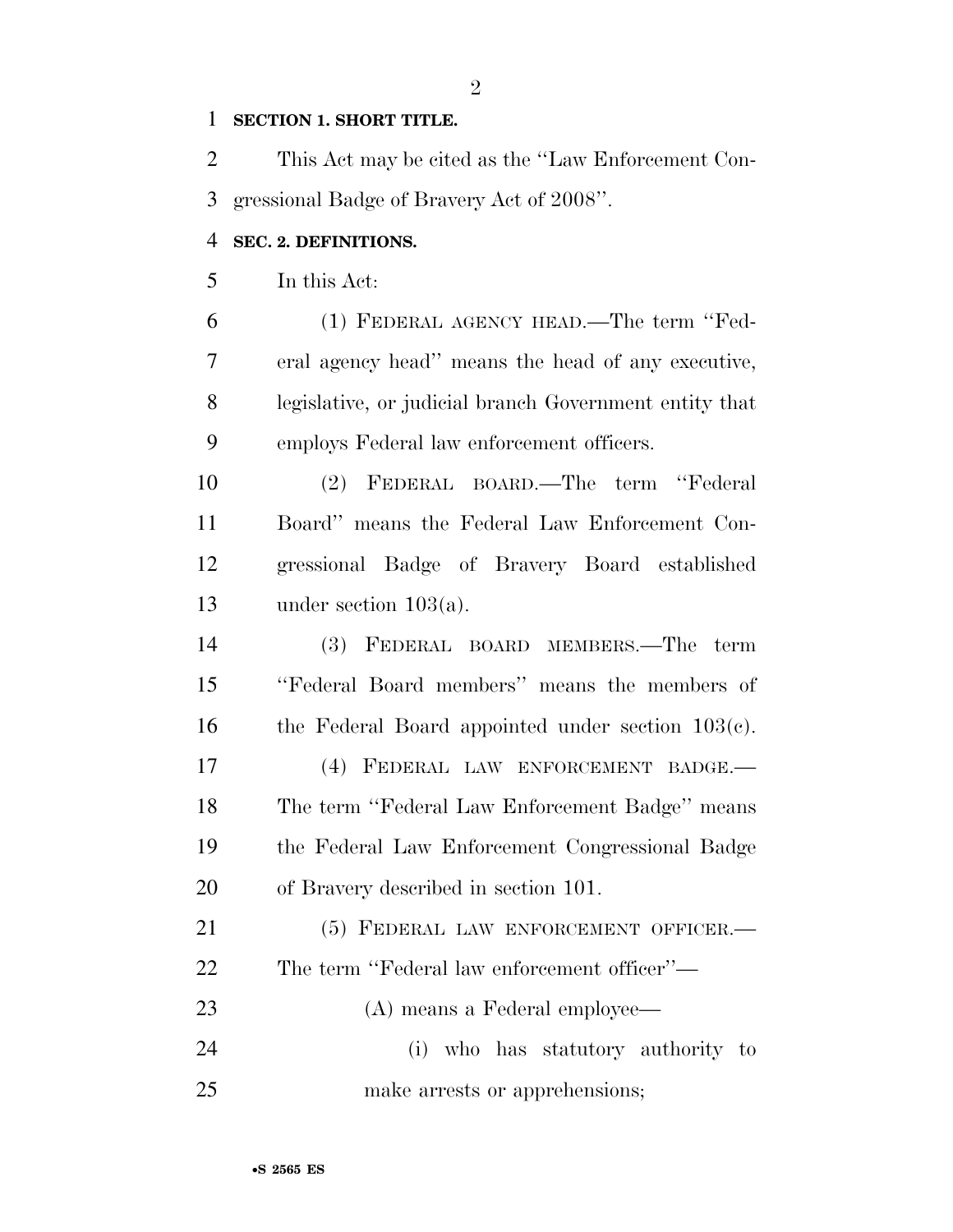(ii) who is authorized by the agency of 2 the employee to carry firearms; and 3 (iii) whose duties are primarily— (I) engagement in or supervision of the prevention, detection, investiga- tion, or prosecution of, or the incar- ceration of any person for, any viola- tion of law; or (II) the protection of Federal, State, local, or foreign government of- ficials against threats to personal safety; and (B) includes a law enforcement officer em- ployed by the Amtrak Police Department or Federal Reserve. (6) OFFICE.—The term ''Office'' means the Congressional Badge of Bravery Office established under section 301(a). (7) STATE AND LOCAL BOARD.—The term

 ''State and Local Board'' means the State and Local Law Enforcement Congressional Badge of Bravery Board established under section 203(a).

 (8) STATE AND LOCAL BOARD MEMBERS.—The term ''State and Local Board members'' means the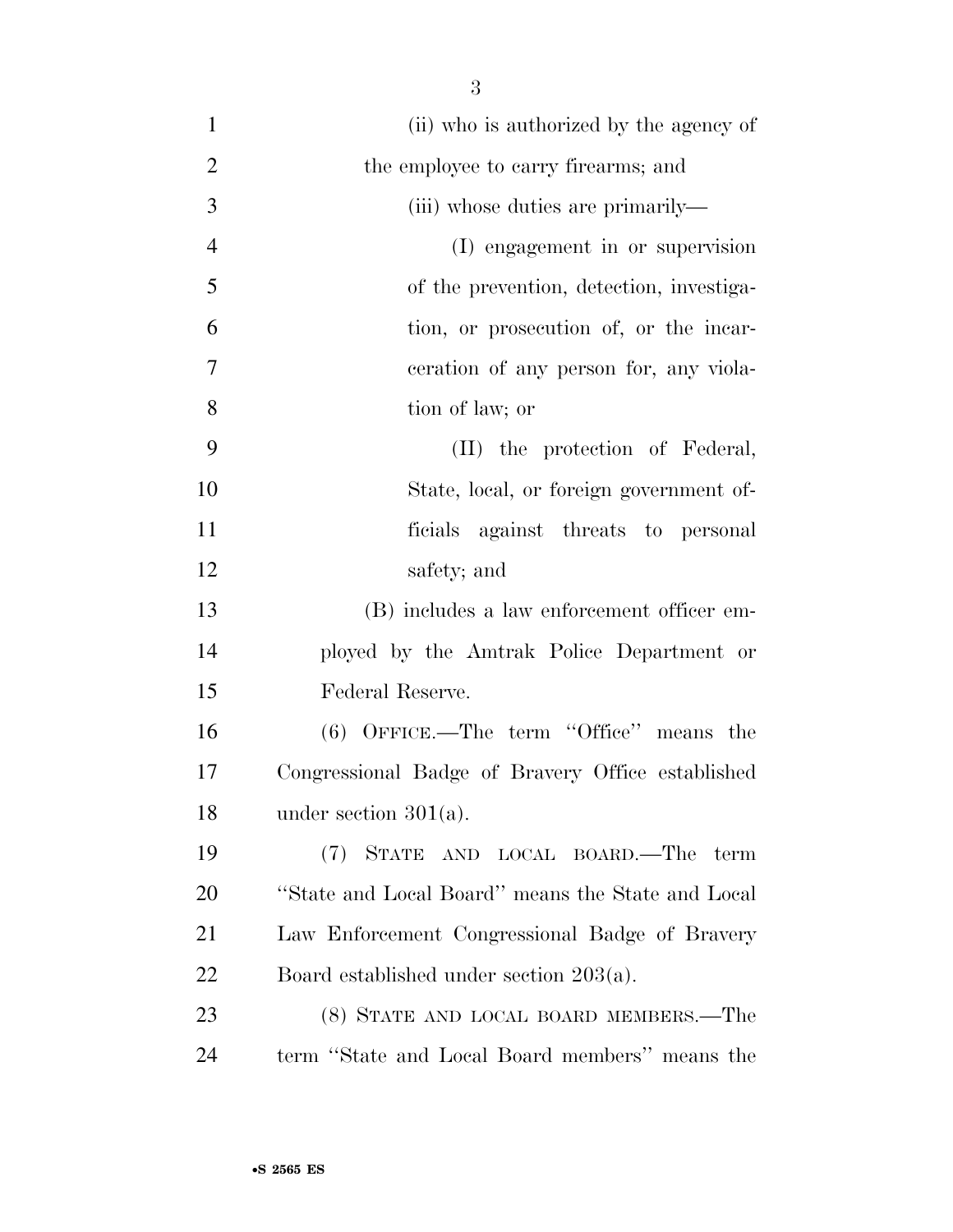| $\mathbf{1}$   | members of the State and Local Board appointed           |
|----------------|----------------------------------------------------------|
| $\overline{2}$ | under section $203(c)$ .                                 |
| 3              | (9) STATE AND LOCAL LAW ENFORCEMENT                      |
| $\overline{4}$ | BADGE.—The term "State and Local Law Enforce-            |
| 5              | ment Badge" means the State and Local Law En-            |
| 6              | forcement Congressional Badge of Bravery described       |
| 7              | in section 201.                                          |
| 8              | (10) STATE OR LOCAL AGENCY HEAD.—The                     |
| 9              | term "State or local agency head" means the head         |
| 10             | of any executive, legislative, or judicial branch entity |
| 11             | of a State or local government that employs State or     |
| 12             | local law enforcement officers.                          |
| 13             | (11) STATE OR LOCAL LAW ENFORCEMENT OF-                  |
| 14             | FICER.—The term "State or local law enforcement"         |
| 15             | officer" means an employee of a State or local gov-      |
| 16             | ernment-                                                 |
| 17             | (A) who has statutory authority to make                  |
| 18             | arrests or apprehensions;                                |
| 19             | (B) who is authorized by the agency of the               |
| 20             | employee to carry firearms; and                          |
| 21             | (C) whose duties are primarily—                          |
| 22             | (i) engagement in or supervision of                      |
| 23             | the prevention, detection, investigation, or             |
| 24             | prosecution of, or the incarceration of any              |
|                |                                                          |

person for, any violation of law; or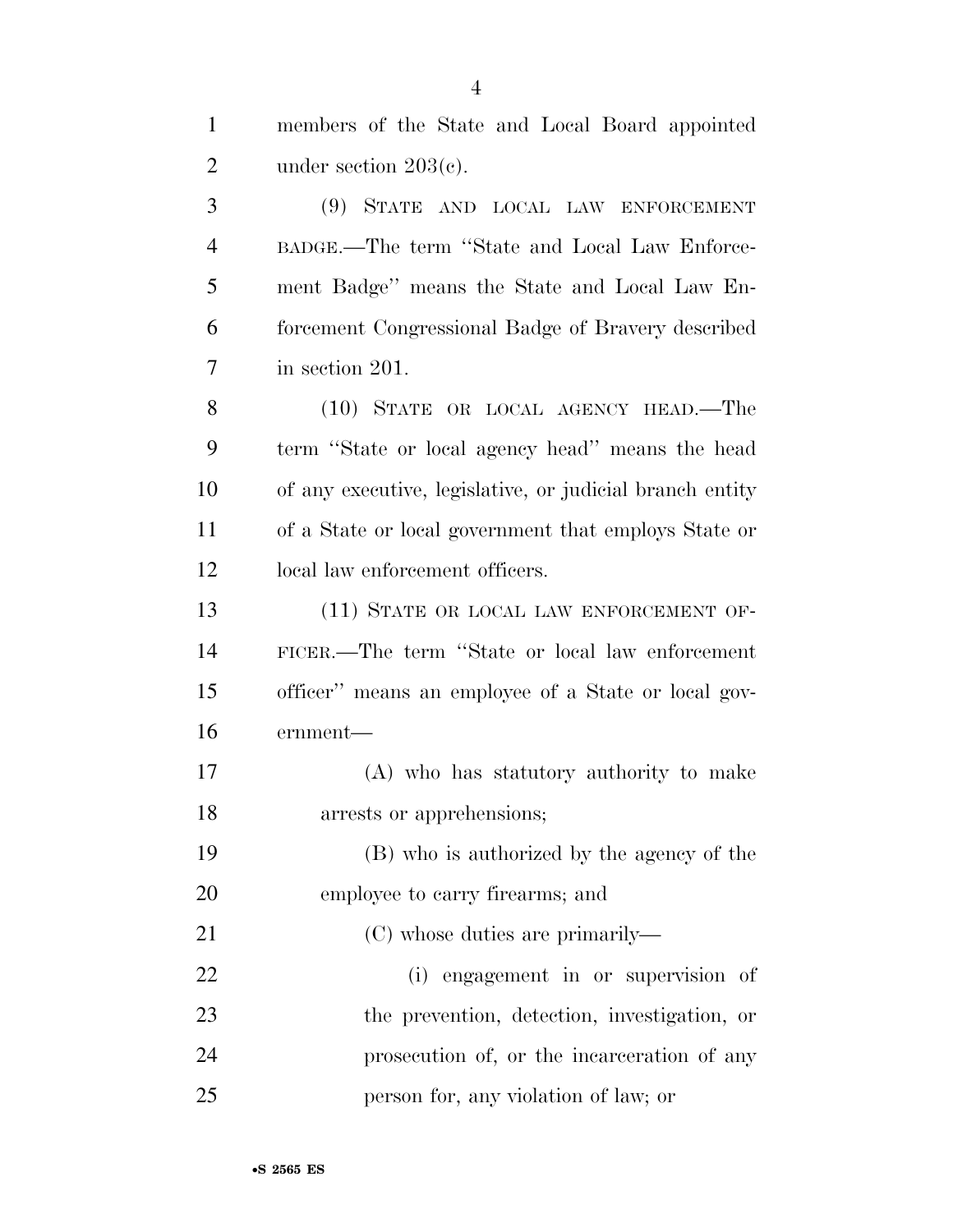(ii) the protection of Federal, State, local, or foreign government officials against threats to personal safety.

# **TITLE I—FEDERAL LAW EN- FORCEMENT CONGRES-SIONAL BADGE OF BRAVERY**

#### **SEC. 101. AUTHORIZATION OF A BADGE.**

 The Attorney General may award, and a Member of Congress or the Attorney General may present, in the name of Congress a Federal Law Enforcement Congres- sional Badge of Bravery to a Federal law enforcement offi- cer who is cited by the Attorney General, upon the rec- ommendation of the Federal Board, for performing an act of bravery while in the line of duty.

#### **SEC. 102. NOMINATIONS.**

 (a) IN GENERAL.—A Federal agency head may nomi- nate for a Federal Law Enforcement Badge an indi-vidual—

 (1) who is a Federal law enforcement officer working within the agency of the Federal agency head making the nomination; and

- 22  $(2)$  who—
- 23 (A)(i) sustained a physical injury while— (I) engaged in the lawful duties of the individual; and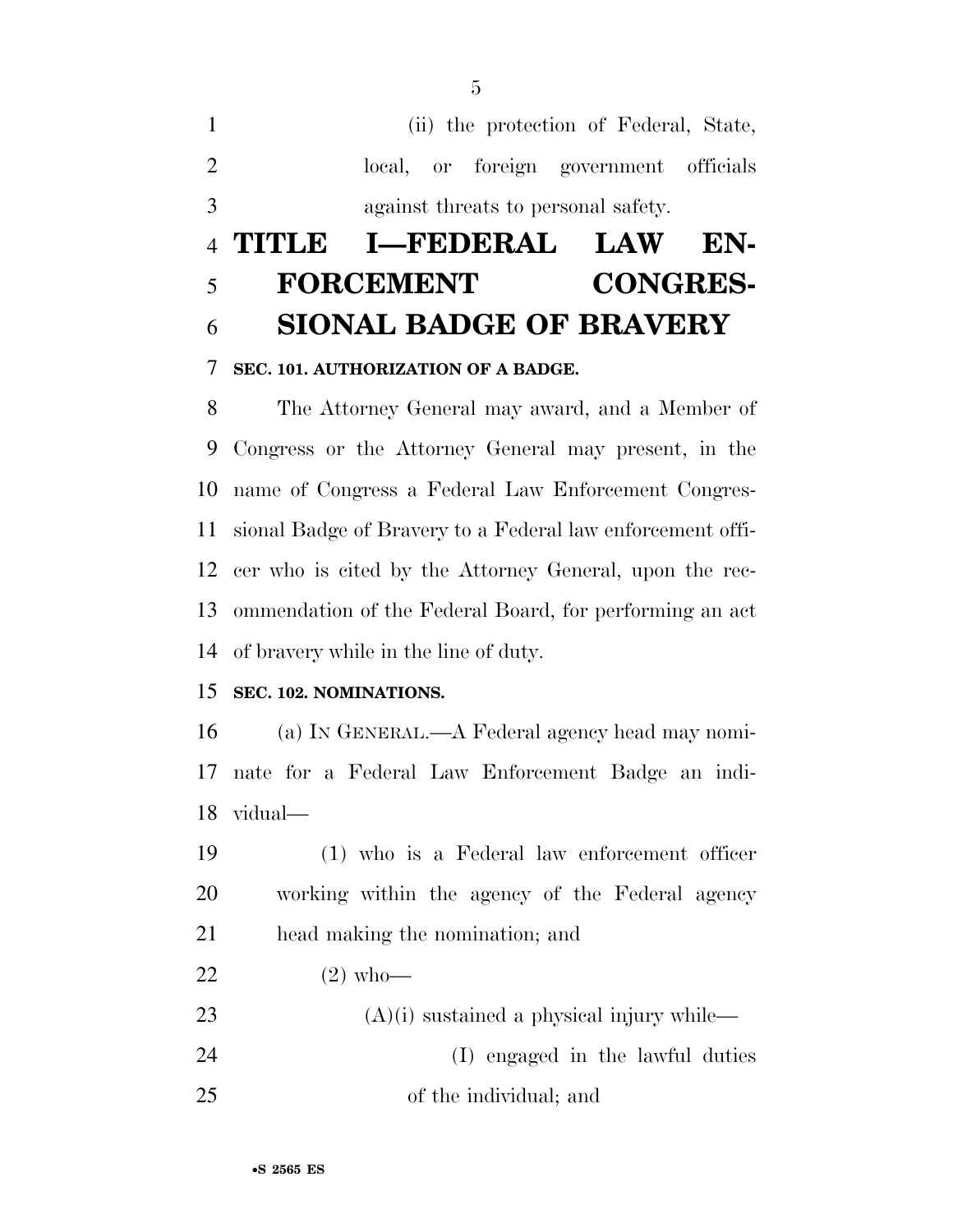| $\mathbf{1}$   | (II) performing an act character-                   |
|----------------|-----------------------------------------------------|
| $\overline{2}$ | ized as bravery by the Federal agency               |
| 3              | head making the nomination; and                     |
| $\overline{4}$ | (ii) put the individual at personal risk            |
| 5              | when the injury described in clause (i) oc-         |
| 6              | curred; or                                          |
| $\overline{7}$ | (B) while not injured, performed an act             |
| 8              | characterized as bravery by the Federal agency      |
| 9              | head making the nomination that placed the in-      |
| 10             | dividual at risk of serious physical injury or      |
| 11             | death.                                              |
| 12             | (b) CONTENTS.—A nomination under subsection (a)     |
| 13             | shall include—                                      |
| 14             | $(1)$ a written narrative, of not more than 2       |
| 15             | pages, describing the circumstances under which the |
| 16             | nominee performed the act of bravery described in   |
| 17             | subsection (a) and how the circumstances meet the   |
| 18             | criteria described in such subsection;              |
| 19             | $(2)$ the full name of the nominee;                 |
| 20             | (3) the home mailing address of the nominee;        |
| 21             | (4) the agency in which the nominee served on       |
| 22             | the date when such nominee performed the act of     |
| 23             | bravery described in subsection (a);                |
| 24             | (5) the occupational title and grade or rank of     |
| 25             | the nominee;                                        |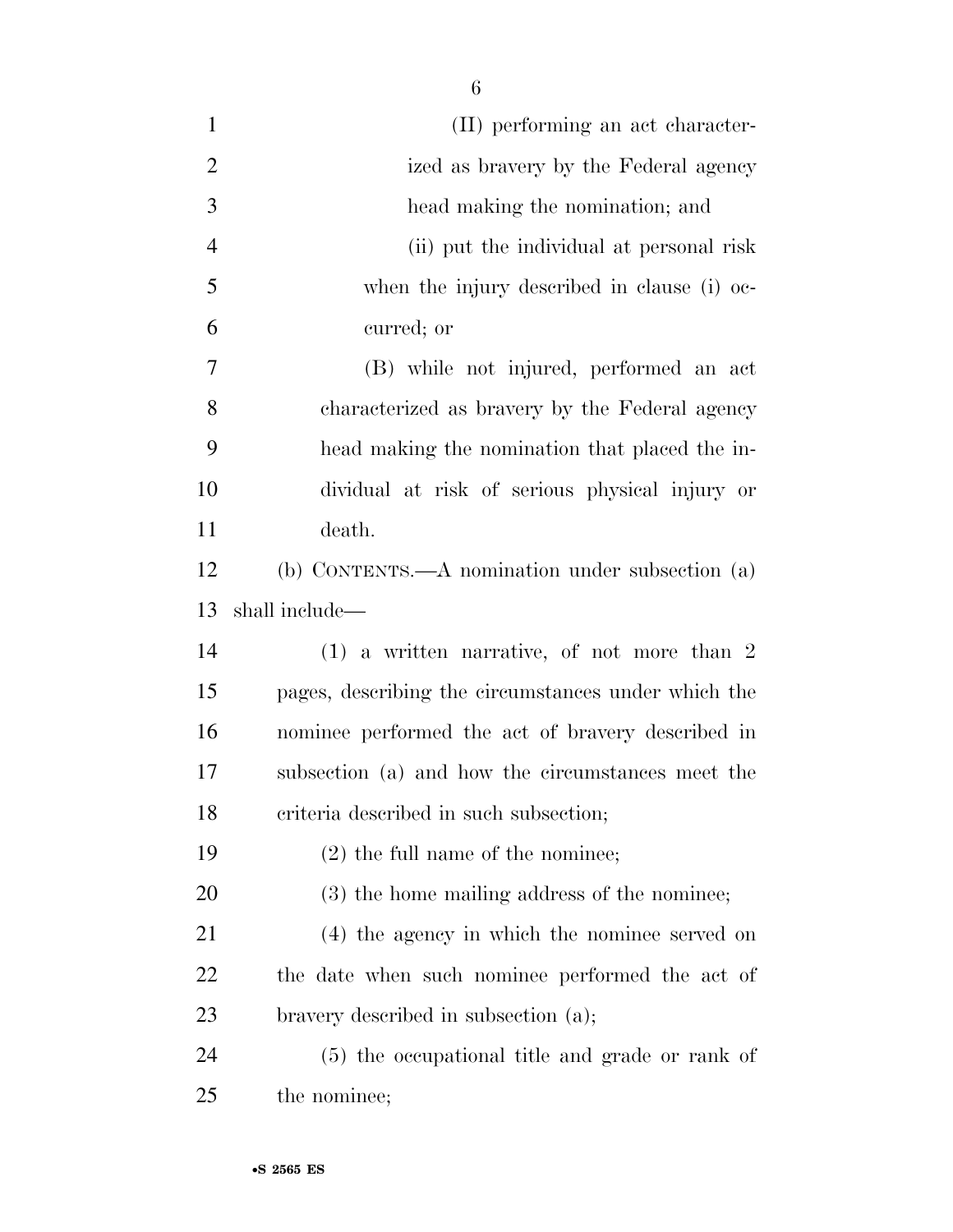(6) the field office address of the nominee on the date when such nominee performed the act of bravery described in subsection (a); and

 (7) the number of years of Government service by the nominee as of the date when such nominee performed the act of bravery described in subsection (a).

 (c) SUBMISSION DEADLINE.—A Federal agency head shall submit each nomination under subsection (a) to the Office not later than February 15 of the year following the date on which the nominee performed the act of brav-ery described in subsection (a).

## **SEC. 103. FEDERAL LAW ENFORCEMENT CONGRESSIONAL BADGE OF BRAVERY BOARD.**

 (a) ESTABLISHMENT.—There is established within the Department of Justice a Federal Law Enforcement Congressional Badge of Bravery Board.

 (b) DUTIES.—The Federal Board shall do the fol-lowing:

 (1) Design the Federal Law Enforcement Badge with appropriate ribbons and appurtenances.

 (2) Select an engraver to produce each Federal Law Enforcement Badge.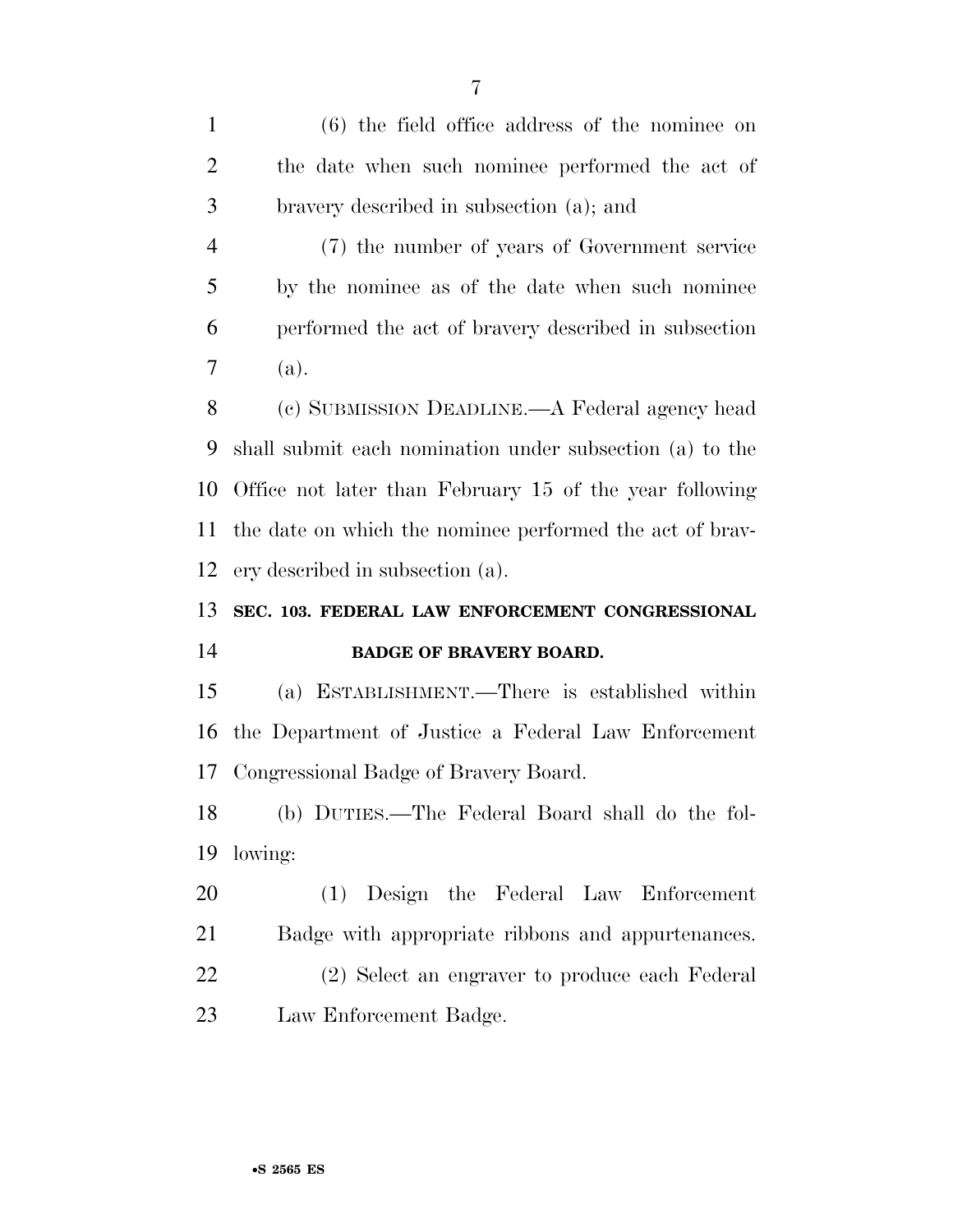| $\mathbf{1}$   | (3) Recommend recipients of the Federal Law       |
|----------------|---------------------------------------------------|
| $\overline{2}$ | Enforcement Badge from among those nominations    |
| 3              | timely submitted to the Office.                   |
| $\overline{4}$ | (4) Annually present to the Attorney General      |
| 5              | the names of Federal law enforcement officers who |
| 6              | the Federal Board recommends as Federal Law En-   |
| 7              | forcement Badge recipients in accordance with the |
| 8              | criteria described in section $102(a)$ .          |
| 9              | (5) After approval by the Attorney General—       |
| 10             | (A) procure the Federal Law Enforcement           |
| 11             | Badges from the engraver selected under para-     |
| 12             | graph(2);                                         |
| 13             | (B) send a letter announcing the award of         |
| 14             | each Federal Law Enforcement Badge to the         |
| 15             | Federal agency head who nominated the recipi-     |
| 16             | ent of such Federal Law Enforcement Badge;        |
| 17             | (C) send a letter to each Member of Con-          |
| 18             | gress representing the congressional district     |
| 19             | where the recipient of each Federal Law En-       |
| 20             | forcement Badge resides to offer such Member      |
| 21             | an opportunity to present such Federal Law        |
| 22             | Enforcement Badge; and                            |
| 23             | (D) make or facilitate arrangements for           |
| 24             | presenting each Federal Law Enforcement           |
| 25             | Badge in accordance with section 104.             |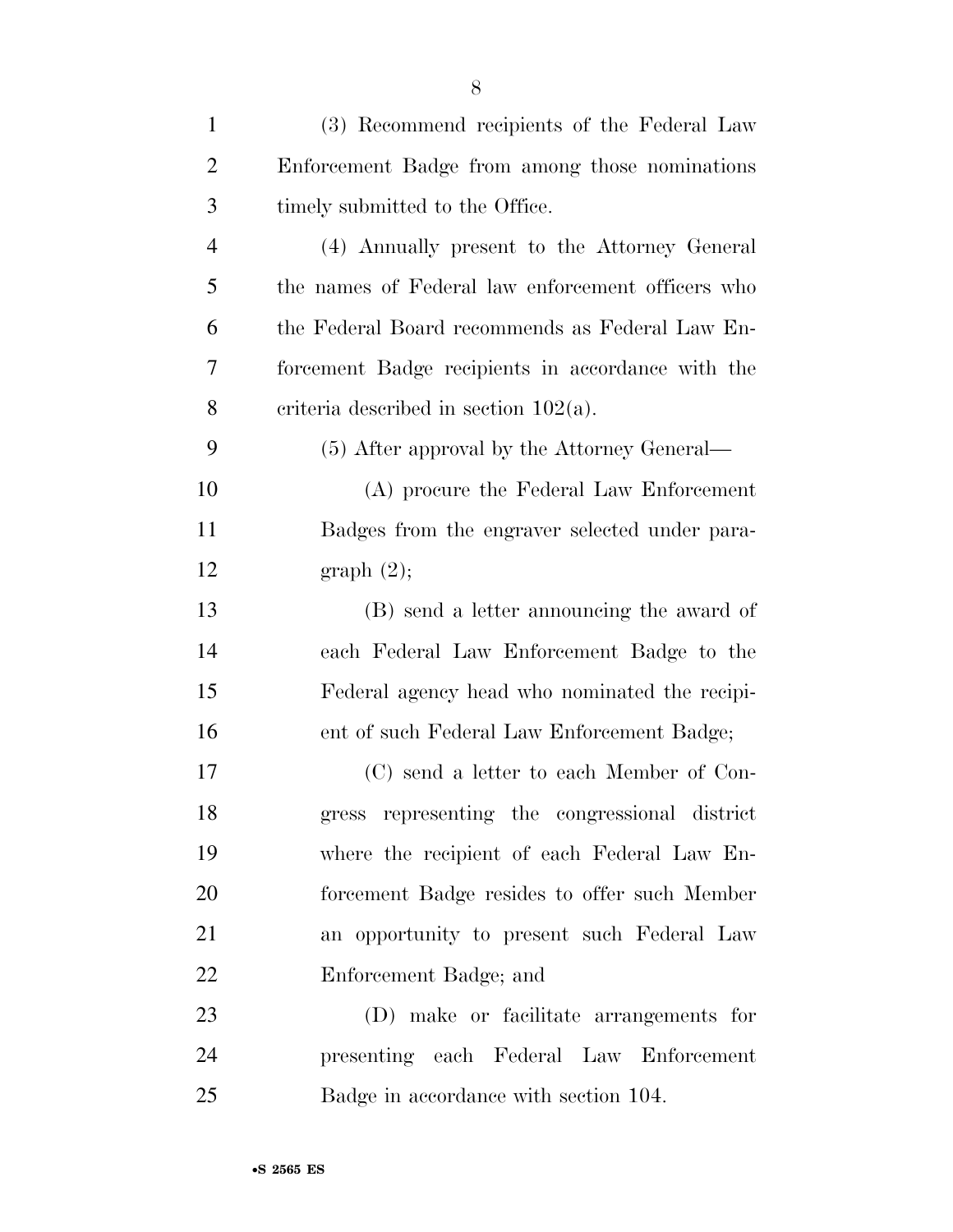| $\mathbf{1}$   | $(6)$ Set an annual timetable for fulfilling the  |
|----------------|---------------------------------------------------|
| $\overline{2}$ | duties described in this subsection.              |
| 3              | $(c)$ MEMBERSHIP.—                                |
| $\overline{4}$ | (1) NUMBER AND APPOINTMENT.—The Federal           |
| 5              | Board shall be composed of 7 members appointed as |
| 6              | follows:                                          |
| 7              | (A) One member jointly appointed by the           |
| 8              | majority leader and minority leader of the Sen-   |
| 9              | ate.                                              |
| 10             | (B) One member jointly appointed by the           |
| 11             | Speaker and minority leader of the House of       |
| 12             | Representatives.                                  |
| 13             | (C) One member from the Department of             |
| 14             | Justice appointed by the Attorney General.        |
| 15             | (D) Two members of the Federal Law En-            |
| 16             | forcement Officers Association appointed by the   |
| 17             | Executive Board of the Federal Law Enforce-       |
| 18             | ment Officers Association.                        |
| 19             | (E) Two members of the Fraternal Order            |
| 20             | of Police appointed by the Executive Board of     |
| 21             | the Fraternal Order of Police.                    |
| 22             | (2) LIMITATION.—Not more than—                    |
| 23             | (A) 2 Federal Board members may be                |
| 24             | members of the Federal Law Enforcement Offi-      |
| 25             | cers Association; and                             |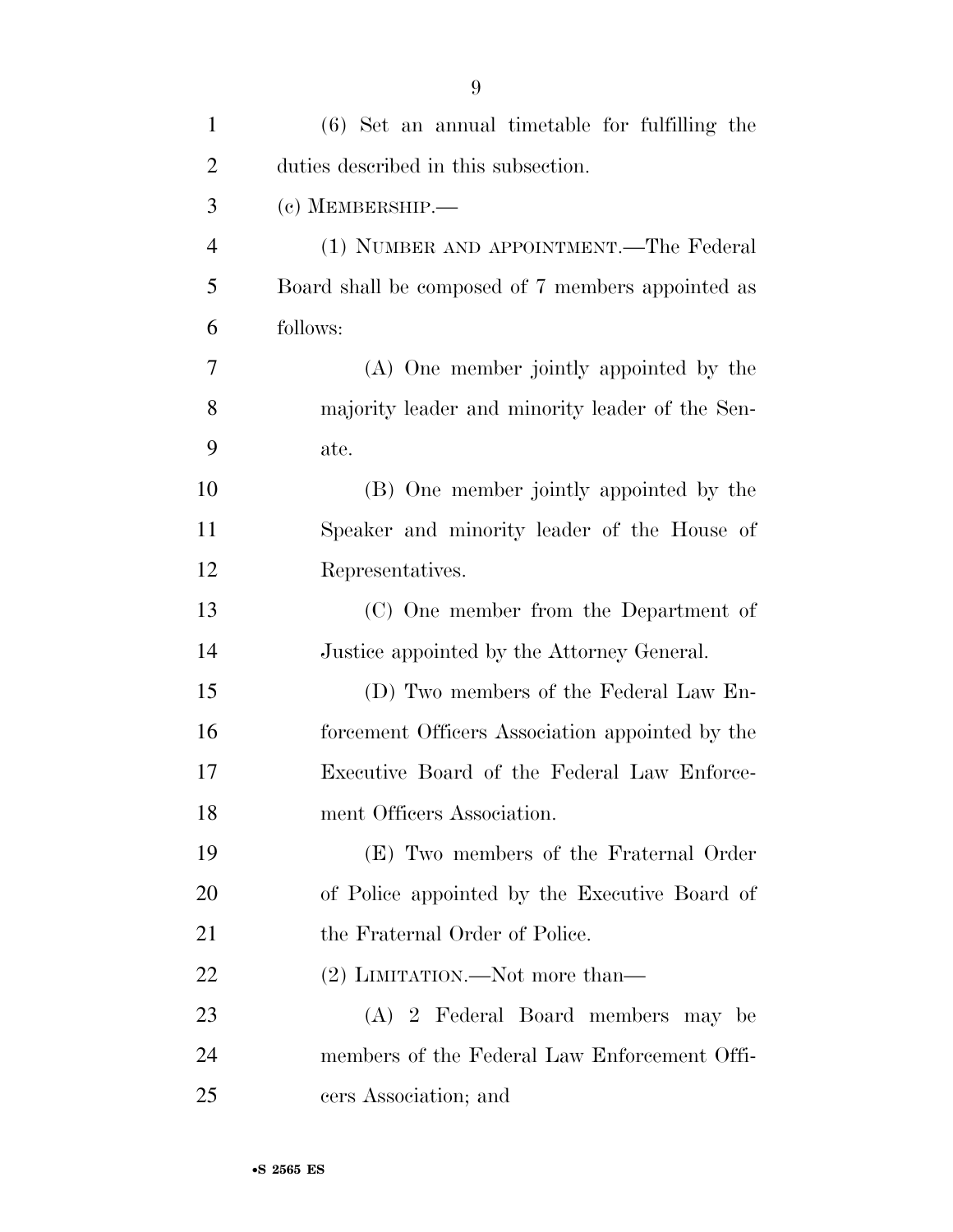| $\mathbf{1}$   | (B) 2 Federal Board members may be                     |
|----------------|--------------------------------------------------------|
| $\overline{2}$ | members of the Fraternal Order of Police.              |
| 3              | (3) QUALIFICATIONS.—Federal Board members              |
| $\overline{4}$ | shall be individuals with knowledge or expertise,      |
| 5              | whether by experience or training, in the field of     |
| 6              | Federal law enforcement.                               |
| $\overline{7}$ | (4) TERMS AND VACANCIES.—Each Federal                  |
| 8              | Board member shall be appointed for 2 years and        |
| 9              | may be reappointed. A vacancy in the Federal Board     |
| 10             | shall not affect the powers of the Federal Board and   |
| 11             | shall be filled in the same manner as the original ap- |
| 12             | pointment.                                             |
| 13             | (d) OPERATIONS.—                                       |
| 14             | (1) CHAIRPERSON.—The Chairperson of the                |
| 15             | Federal Board shall be a Federal Board member          |
| 16             | elected by a majority of the Federal Board.            |
| 17             | (2) MEETINGS.—The Federal Board shall con-             |
| 18             | duct its first meeting not later than 90 days after    |
| 19             | the appointment of a majority of Federal Board         |
| 20             | members. Thereafter, the Federal Board shall meet      |
| 21             | at the call of the Chairperson, or in the case of a    |
| 22             | vacancy of the position of Chairperson, at the call of |
| 23             | the Attorney General.                                  |
| 24             | (3) VOTING AND RULES.—A majority of Fed-               |
| 25             | eral Board members shall constitute a quorum to        |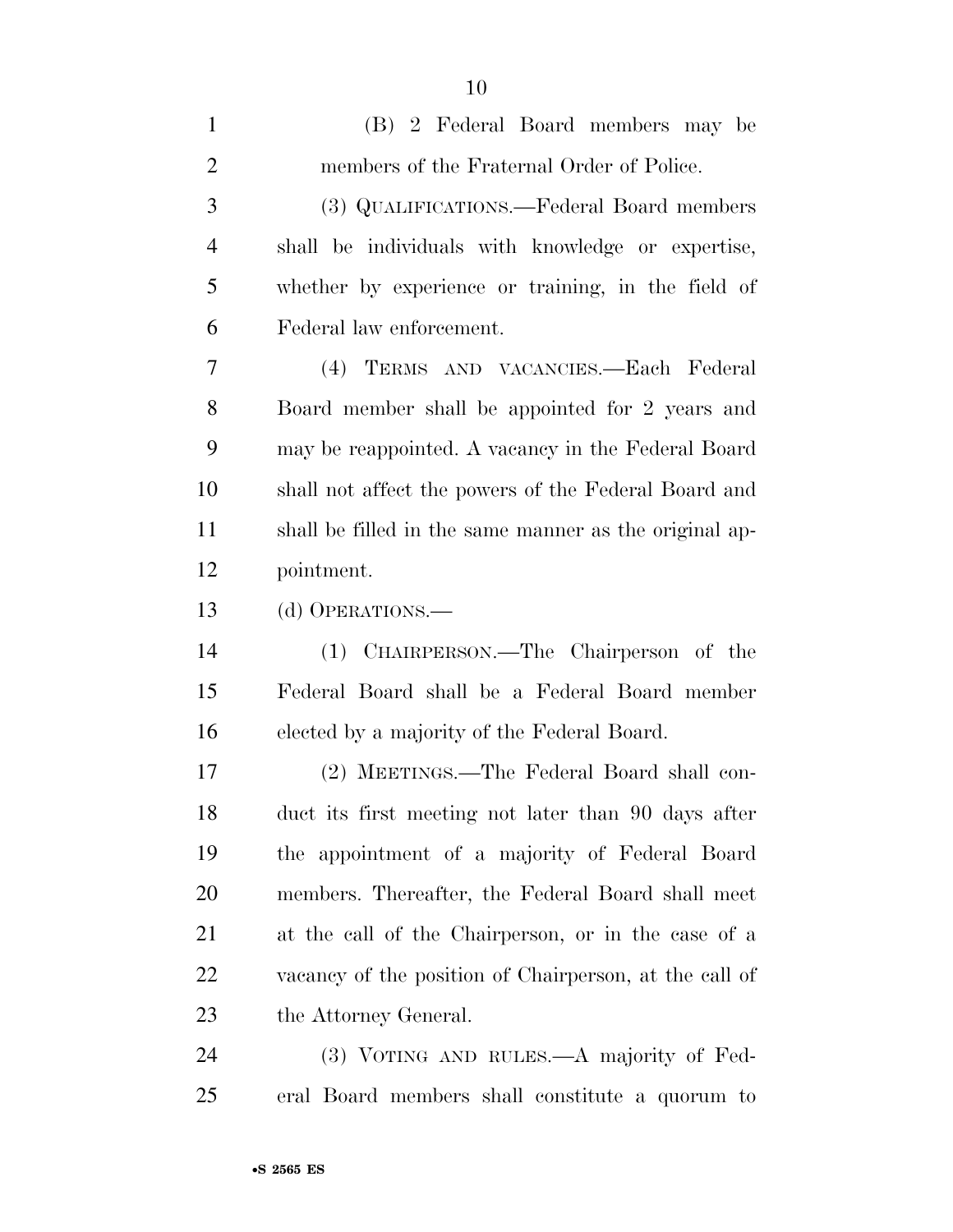| $\mathbf{1}$   | conduct business, but the Federal Board may estab-  |
|----------------|-----------------------------------------------------|
| $\overline{2}$ | lish a lesser quorum for conducting hearings sched- |
| 3              | uled by the Federal Board. The Federal Board may    |
| $\overline{4}$ | establish by majority vote any other rules for the  |
| 5              | conduct of the business of the Federal Board, if    |
| 6              | such rules are not inconsistent with this title or  |
| 7              | other applicable law.                               |
| 8              | (e) POWERS.—                                        |
| 9              | $(1)$ HEARINGS.—                                    |
| 10             | (A) IN GENERAL.—The Federal Board                   |
| 11             | may hold hearings, sit and act at times and         |
| 12             | places, take testimony, and receive evidence as     |
| 13             | the Federal Board considers appropriate to          |
| 14             | carry out the duties of the Federal Board under     |
| 15             | this title. The Federal Board may administer        |
| 16             | oaths or affirmations to witnesses appearing be-    |
| 17             | fore it.                                            |
| 18             | (B) WITNESS EXPENSES.—Witnesses re-                 |
| 19             | quested to appear before the Federal Board          |
| 20             | may be paid the same fees as are paid to wit-       |
| 21             | nesses under section 1821 of title 28, United       |
| 22             | States Code. The per diem and mileage allow-        |
| 23             | ances for witnesses shall be paid from funds ap-    |
| 24             | propriated to the Federal Board.                    |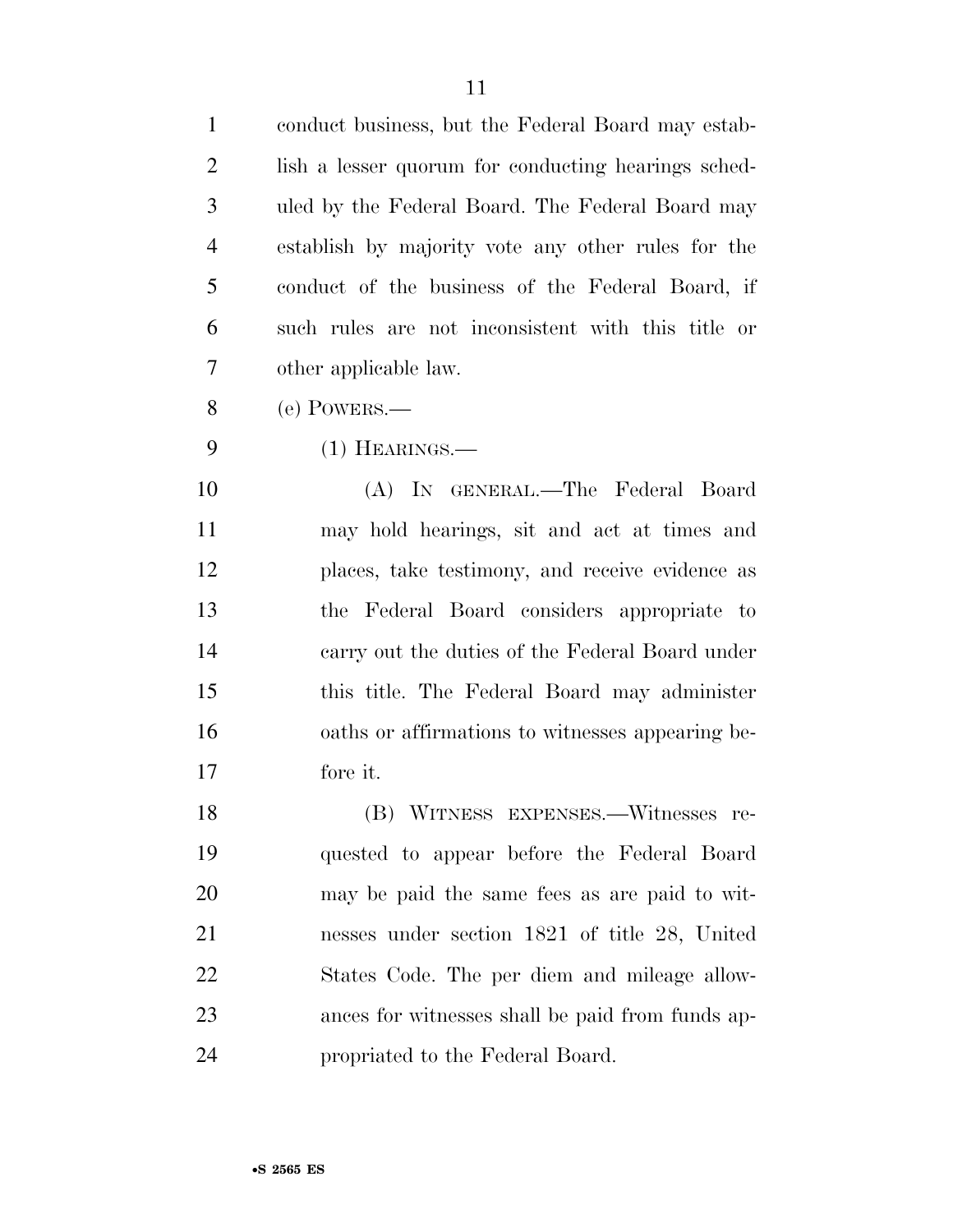| $\mathbf{1}$   | (2) INFORMATION FROM FEDERAL AGENCIES.-               |
|----------------|-------------------------------------------------------|
| $\overline{2}$ | Subject to sections 552, 552a, and 552b of title 5,   |
| 3              | United States Code—                                   |
| $\overline{4}$ | (A) the Federal Board may secure directly             |
| 5              | from any Federal department or agency infor-          |
| 6              | mation necessary to enable it to carry out this       |
| 7              | title; and                                            |
| 8              | (B) upon request of the Federal Board,                |
| 9              | the head of that department or agency shall           |
| 10             | furnish the information to the Federal Board.         |
| 11             | (3) INFORMATION TO BE KEPT CONFIDEN-                  |
| 12             | TIAL.—The Federal Board shall not disclose any in-    |
| 13             | formation which may compromise an ongoing law         |
| 14             | enforcement investigation or is otherwise required by |
| 15             | law to be kept confidential.                          |
| 16             | (f) COMPENSATION.—                                    |
| 17             | (1) IN GENERAL.—Except as provided in para-           |
| 18             | graph (2), each Federal Board member shall be         |
| 19             | compensated at a rate equal to the daily equivalent   |
| 20             | of the annual rate of basic pay prescribed for level  |
| 21             | IV of the Executive Schedule under section 5315 of    |
| 22             | title 5, United States Code, for each day (including  |
| 23             | travel time) during which such Federal Board mem-     |
| 24             | ber is engaged in the performance of the duties of    |
| 25             | the Federal Board.                                    |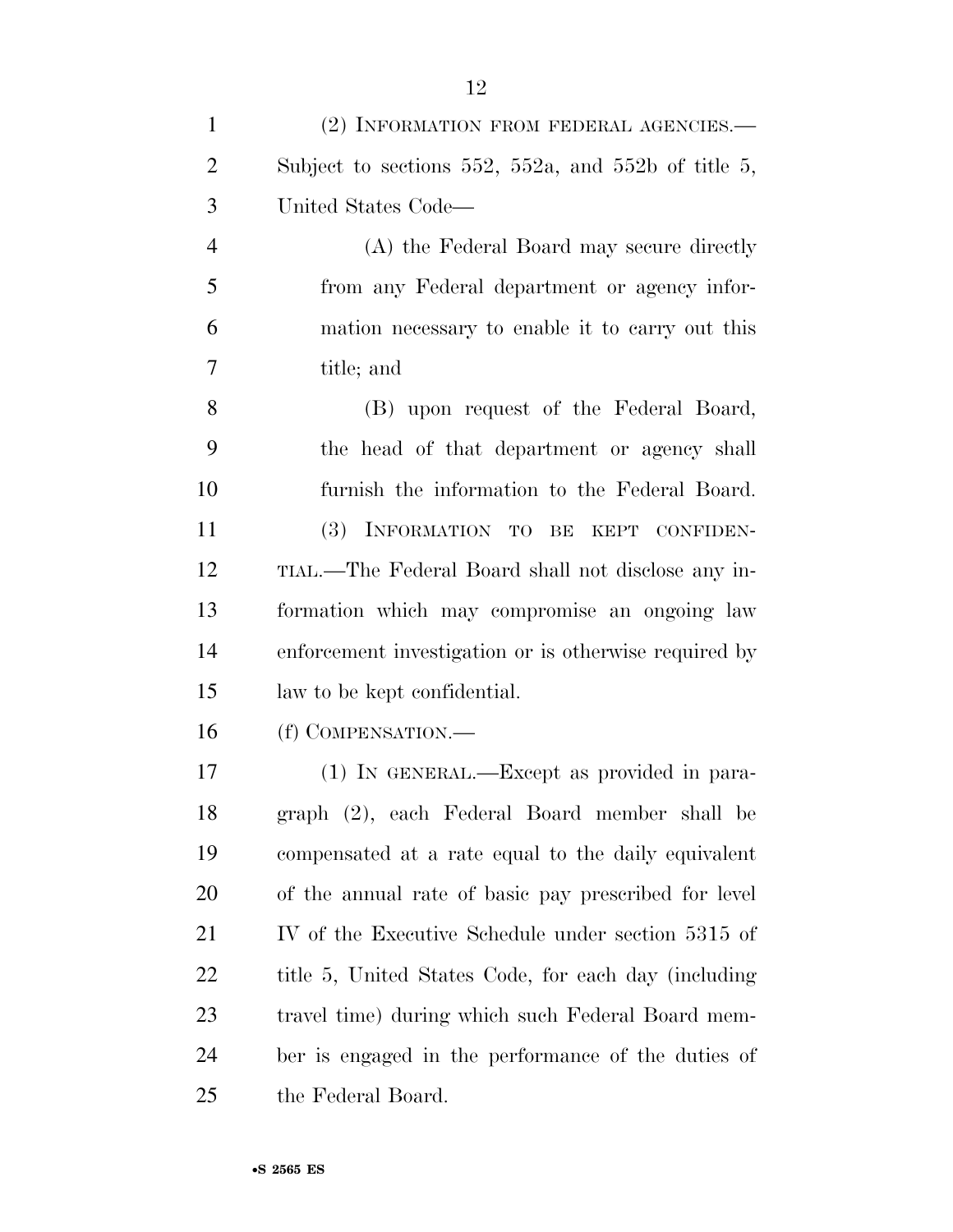| $\mathbf{1}$   | (2) PROHIBITION OF COMPENSATION FOR GOV-               |
|----------------|--------------------------------------------------------|
| $\overline{2}$ | ERNMENT EMPLOYEES.—Federal Board members               |
| 3              | who serve as officers or employees of the Federal      |
| $\overline{4}$ | Government or a State or a local government may        |
| 5              | not receive additional pay, allowances, or benefits by |
| 6              | reason of their service on the Federal Board.          |
| $\overline{7}$ | (3) TRAVEL EXPENSES.—Each Federal Board                |
| 8              | member shall receive travel expenses, including per    |
| 9              | diem in lieu of subsistence, in accordance with appli- |
| 10             | cable provisions under subchapter I of chapter 57 of   |
| 11             | title 5, United States Code.                           |
| 12             | SEC. 104. PRESENTATION OF FEDERAL LAW ENFORCEMENT      |
| 13             | <b>BADGES.</b>                                         |
| 14             | (a) PRESENTATION BY MEMBER OF CONGRESS.—A              |
| 15             | Member of Congress may present a Federal Law Enforce-  |
|                | 16 ment Badge to any Federal Law Enforcement Badge re- |

 ment Badge to any Federal Law Enforcement Badge re- cipient who resides in such Member's congressional dis- trict. If both a Senator and Representative choose to present a Federal Law Enforcement Badge, such Senator and Representative shall make a joint presentation.

 (b) PRESENTATION BY ATTORNEY GENERAL.—If no Member of Congress chooses to present the Federal Law Enforcement Badge as described in subsection (a), the At- torney General, or a designee of the Attorney General, shall present such Federal Law Enforcement Badge.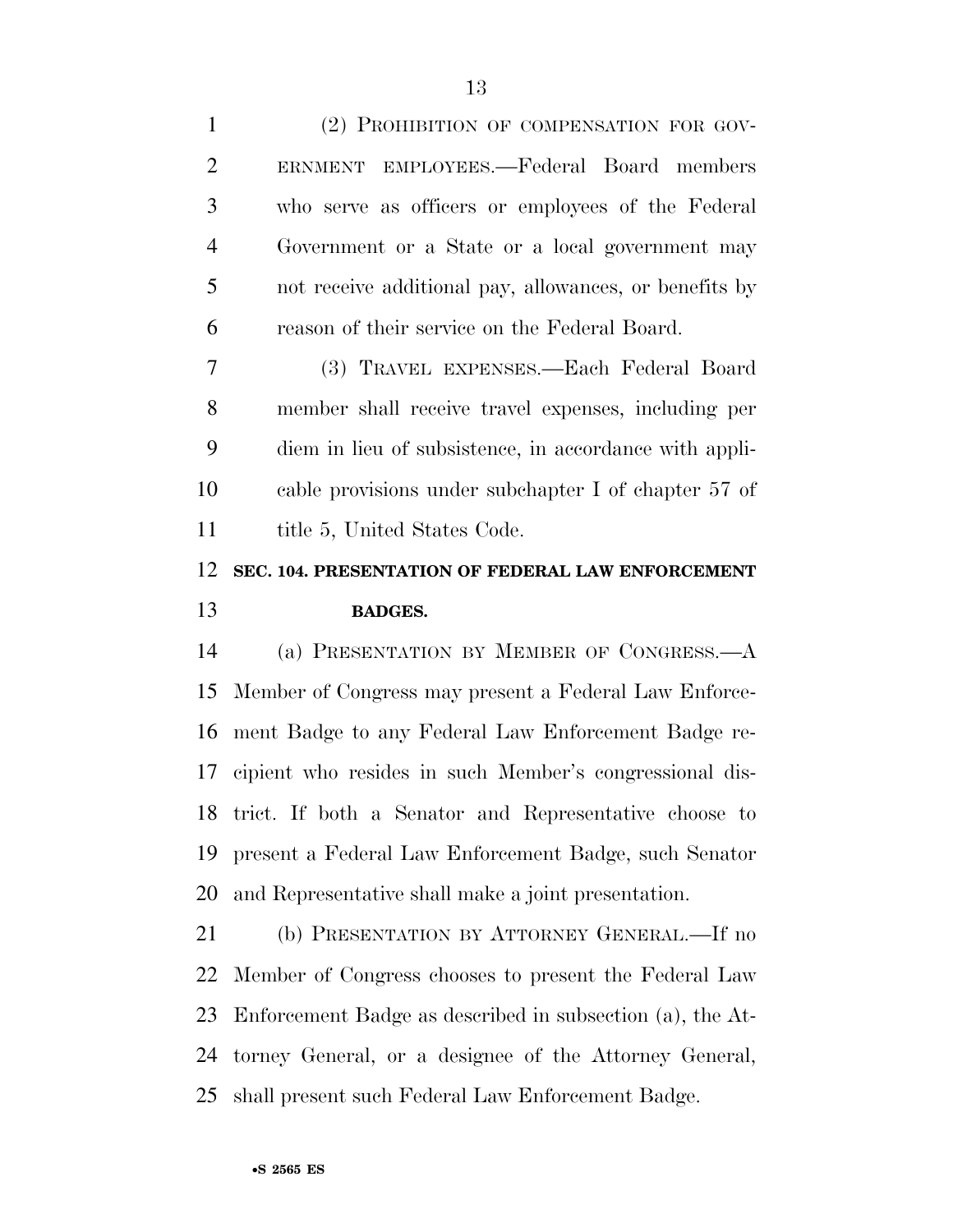(c) PRESENTATION ARRANGEMENTS.—The office of the Member of Congress presenting each Federal Law En- forcement Badge may make arrangements for the presen- tation of such Federal Law Enforcement Badge, and if a Senator and Representative choose to participate jointly as described in subsection (a), the Members shall make joint arrangements. The Federal Board shall facilitate any such presentation arrangements as requested by the con- gressional office presenting the Federal Law Enforcement Badge and shall make arrangements in cases not under-taken by Members of Congress.

# **TITLE II—STATE AND LOCAL LAW ENFORCEMENT CON- GRESSIONAL BADGE OF BRAVERY**

#### **SEC. 201. AUTHORIZATION OF A BADGE.**

 The Attorney General may award, and a Member of Congress or the Attorney General may present, in the name of Congress a State and Local Law Enforcement Congressional Badge of Bravery to a State or local law enforcement officer who is cited by the Attorney General, upon the recommendation of the State and Local Board, for performing an act of bravery while in the line of duty.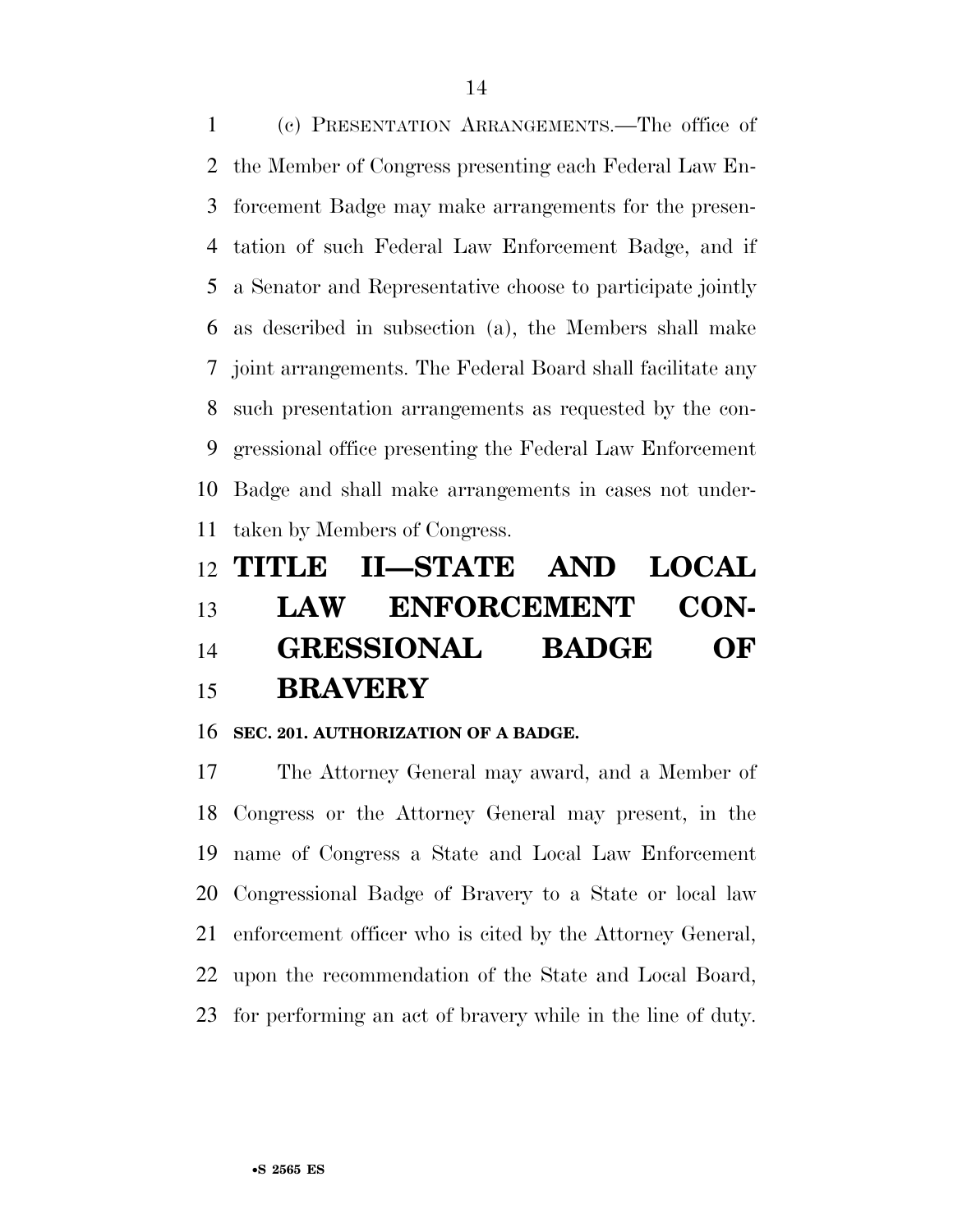#### **SEC. 202. NOMINATIONS.**

 (a) IN GENERAL.—A State or local agency head may nominate for a State and Local Law Enforcement Badge an individual—

 (1) who is a State or local law enforcement offi- cer working within the agency of the State or local agency head making the nomination; and

- (2) who—
- (A)(i) sustained a physical injury while—
- (I) engaged in the lawful duties of the individual; and
- (II) performing an act character- ized as bravery by the State or local 14 agency head making the nomination; and
- (ii) put the individual at personal risk when the injury described in clause (i) oc-curred; or
- (B) while not injured, performed an act characterized as bravery by the State or local agency head making the nomination that placed the individual at risk of serious physical injury or death.
- (b) CONTENTS.—A nomination under subsection (a) shall include—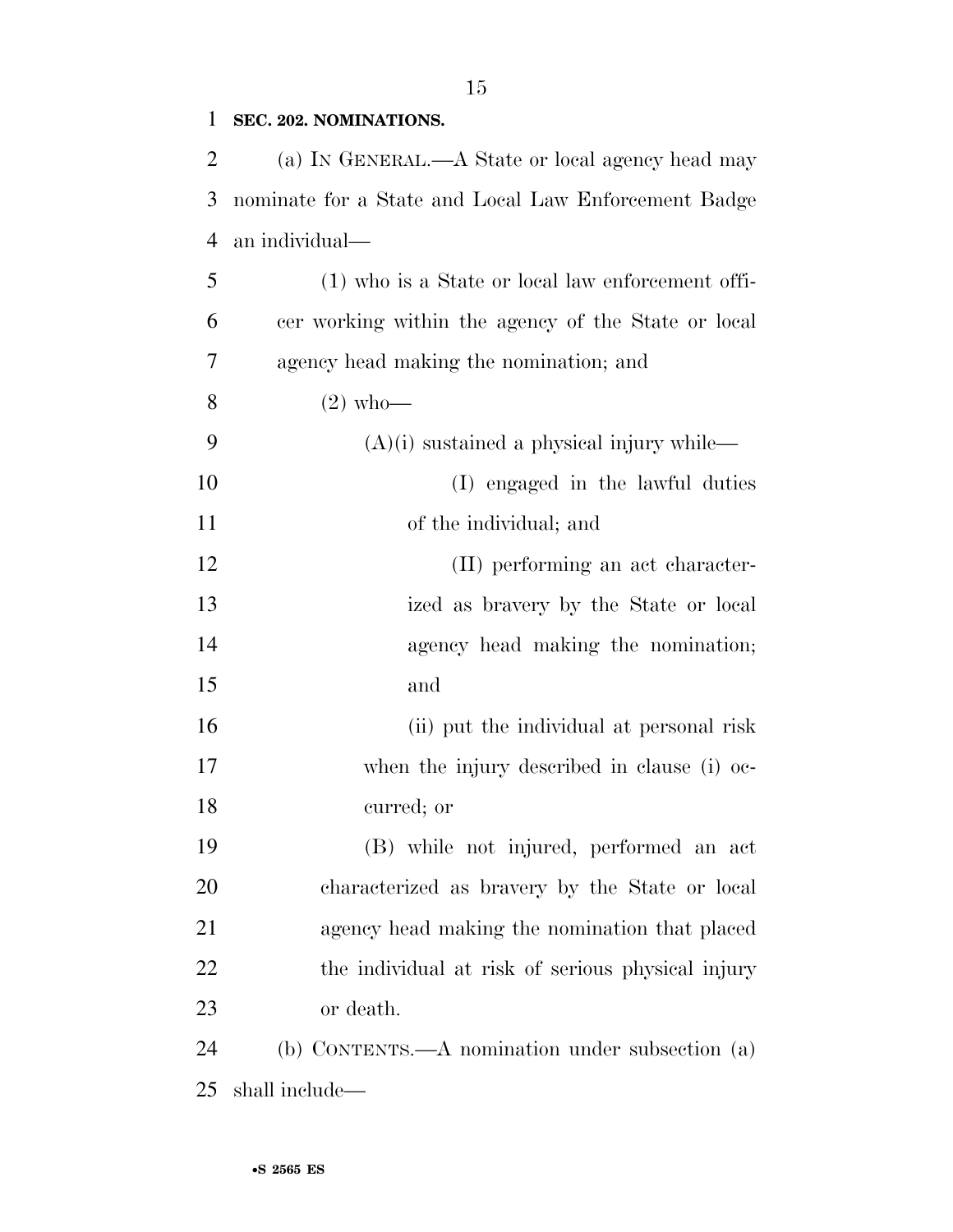| $\mathbf{1}$   | $(1)$ a written narrative, of not more than 2             |
|----------------|-----------------------------------------------------------|
| $\overline{2}$ | pages, describing the circumstances under which the       |
| 3              | nominee performed the act of bravery described in         |
| $\overline{4}$ | subsection (a) and how the circumstances meet the         |
| 5              | criteria described in such subsection;                    |
| 6              | $(2)$ the full name of the nominee;                       |
| 7              | (3) the home mailing address of the nominee;              |
| 8              | (4) the agency in which the nominee served on             |
| 9              | the date when such nominee performed the act of           |
| 10             | bravery described in subsection (a);                      |
| 11             | (5) the occupational title and grade or rank of           |
| 12             | the nominee;                                              |
| 13             | $(6)$ the field office address of the nominee on          |
| 14             | the date when such nominee performed the act of           |
| 15             | bravery described in subsection (a); and                  |
| 16             | (7) the number of years of government service             |
| 17             | by the nominee as of the date when such nominee           |
| 18             | performed the act of bravery described in subsection      |
| 19             | (a).                                                      |
| 20             | (c) SUBMISSION DEADLINE.—A State or local agency          |
| 21             | head shall submit each nomination under subsection (a)    |
| 22             | to the Office not later than February 15 of the year fol- |
| 23             | lowing the date on which the nominee performed the act    |
| 24             | of bravery described in subsection (a).                   |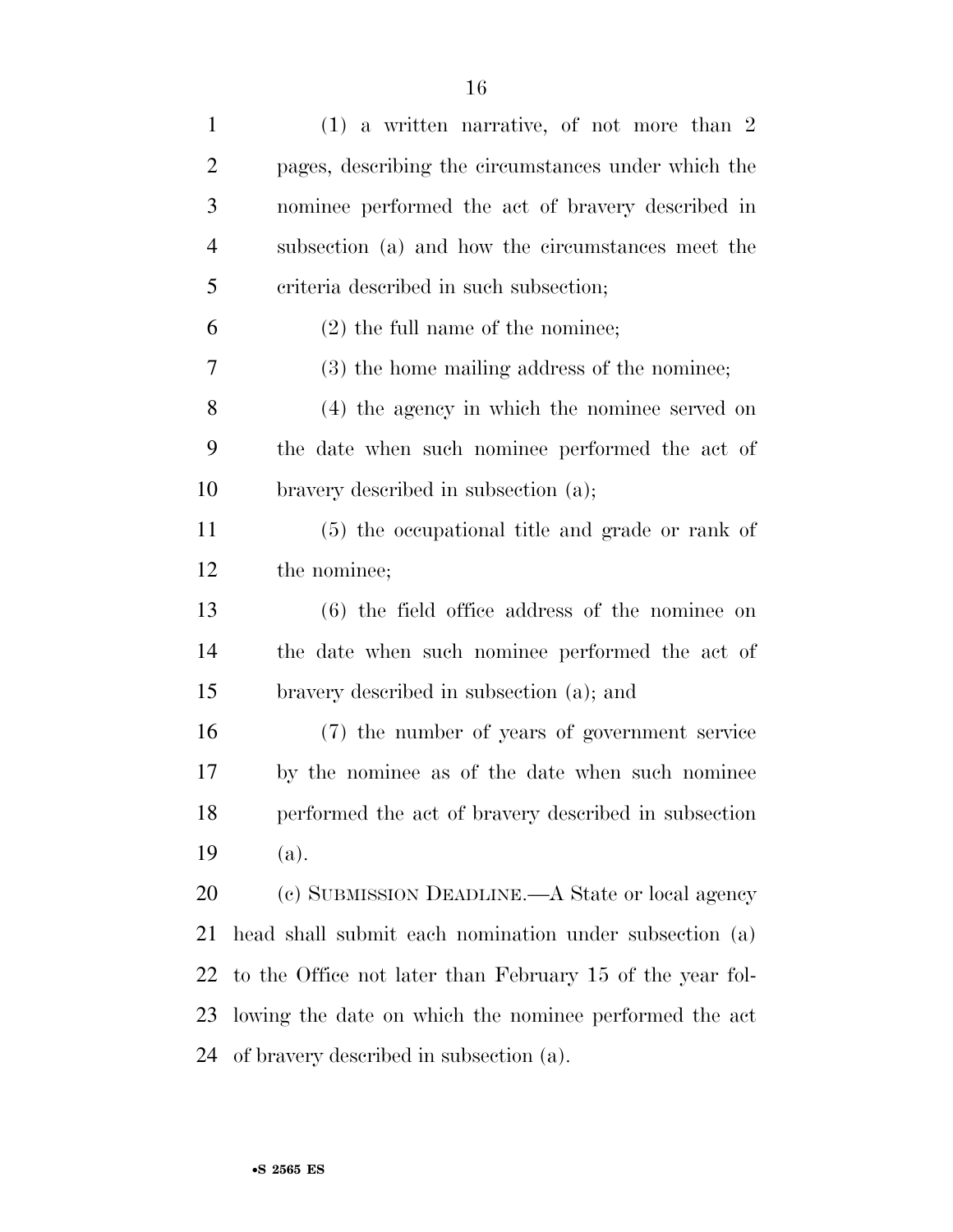| 1              | SEC. 203. STATE AND LOCAL LAW ENFORCEMENT CON-      |
|----------------|-----------------------------------------------------|
| $\overline{2}$ | <b>GRESSIONAL BADGE OF BRAVERY BOARD.</b>           |
| 3              | (a) ESTABLISHMENT.—There is established within      |
| 4              | the Department of Justice a State and Local Law En- |
| 5              | forcement Congressional Badge of Bravery Board.     |
| 6              | (b) DUTIES.—The State and Local Board shall do      |
| 7              | the following:                                      |
| 8              | (1) Design the State and Local Law Enforce-         |
| 9              | ment Badge with appropriate ribbons and appur-      |
| 10             | tenances.                                           |
| 11             | (2) Select an engraver to produce each State        |
| 12             | and Local Law Enforcement Badge.                    |

 (3) Recommend recipients of the State and Local Law Enforcement Badge from among those nominations timely submitted to the Office.

 (4) Annually present to the Attorney General the names of State or local law enforcement officers who the State and Local Board recommends as State and Local Law Enforcement Badge recipients in accordance with the criteria described in section 21  $202(a)$ .

(5) After approval by the Attorney General—

 (A) procure the State and Local Law En- forcement Badges from the engraver selected 25 under paragraph  $(2)$ ;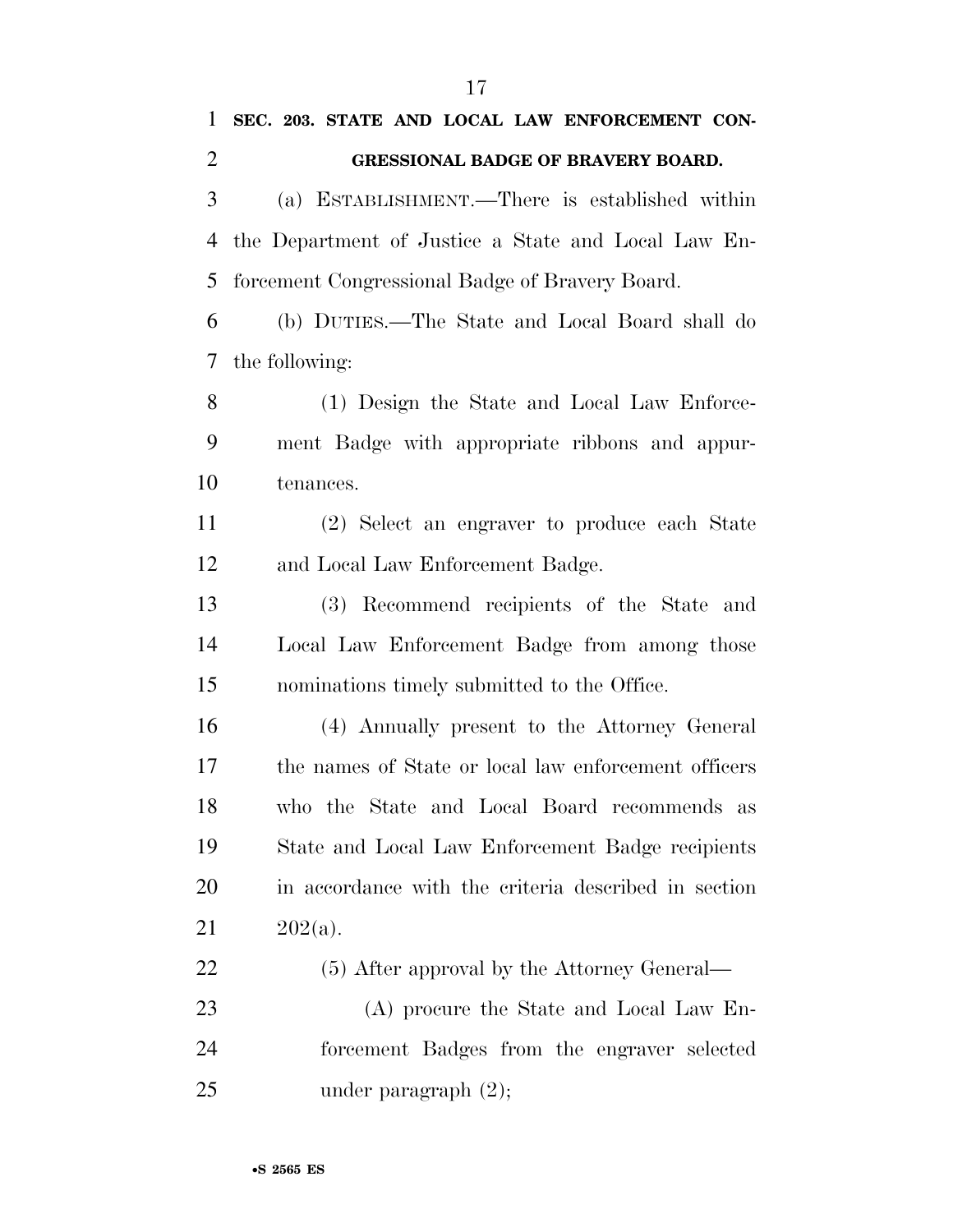| $\mathbf{1}$   | (B) send a letter announcing the award of        |
|----------------|--------------------------------------------------|
| $\overline{2}$ | each State and Local Law Enforcement Badge       |
| 3              | to the State or local agency head who nomi-      |
| $\overline{4}$ | nated the recipient of such State and Local      |
| 5              | Law Enforcement Badge;                           |
| 6              | (C) send a letter to each Member of Con-         |
| 7              | gress representing the congressional district    |
| 8              | where the recipient of each State and Local      |
| 9              | Law Enforcement Badge resides to offer such      |
| 10             | Member an opportunity to present such State      |
| 11             | and Local Law Enforcement Badge; and             |
| 12             | (D) make or facilitate arrangements for          |
| 13             | presenting each State and Local Law Enforce-     |
| 14             | ment Badge in accordance with section 204.       |
| 15             | $(6)$ Set an annual timetable for fulfilling the |
| 16             | duties described in this subsection.             |
| 17             | $(e)$ MEMBERSHIP.—                               |
| 18             | (1) NUMBER AND APPOINTMENT.—The State            |
| 19             | and Local Board shall be composed of 9 members   |
| 20             | appointed as follows:                            |
| 21             | (A) One member jointly appointed by the          |
| 22             | majority leader and minority leader of the Sen-  |
| 23             | ate.                                             |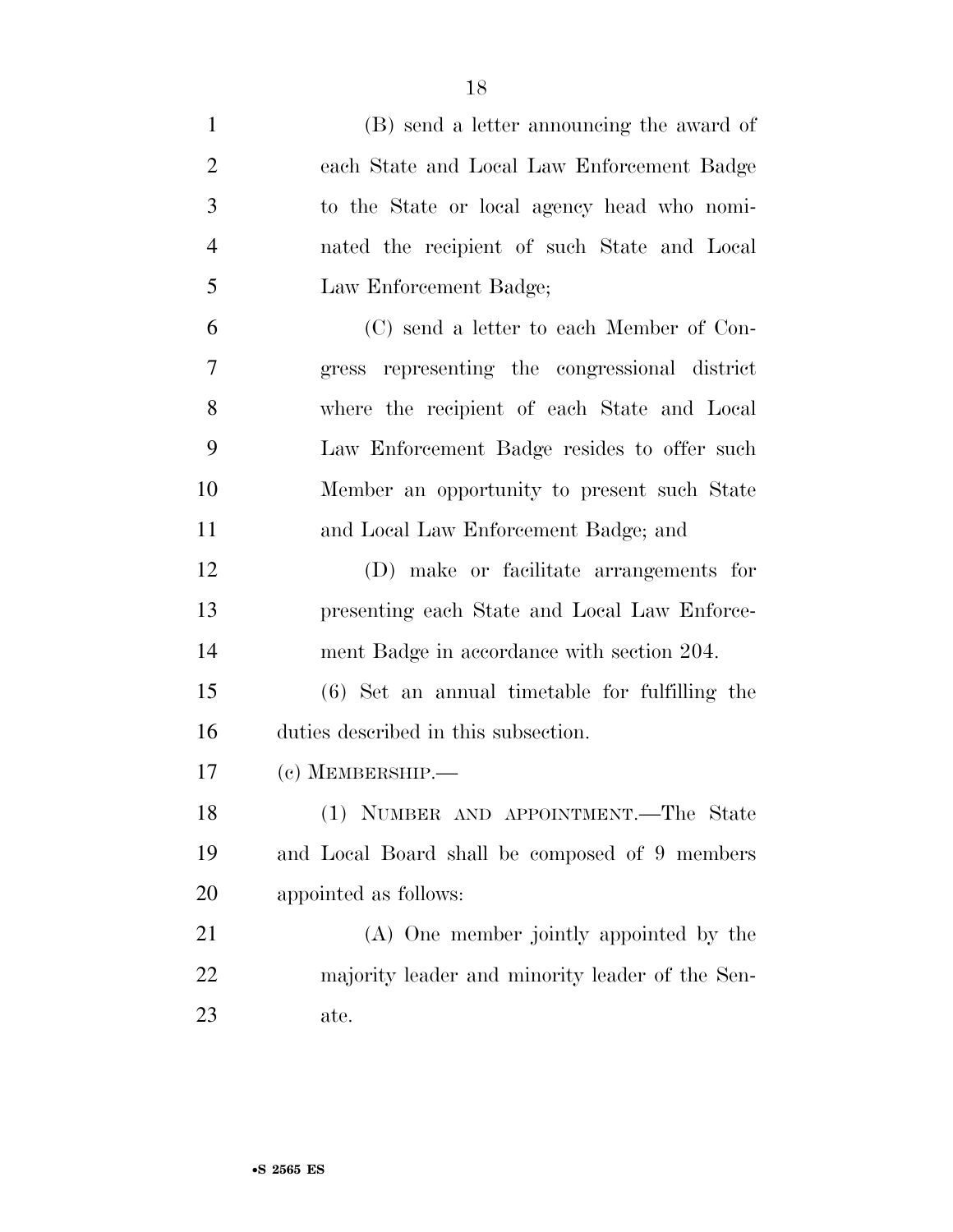| $\mathbf{1}$   | (B) One member jointly appointed by the         |
|----------------|-------------------------------------------------|
| $\overline{2}$ | Speaker and minority leader of the House of     |
| 3              | Representatives.                                |
| $\overline{4}$ | (C) One member from the Department of           |
| 5              | Justice appointed by the Attorney General.      |
| 6              | (D) Two members of the Fraternal Order          |
| 7              | of Police appointed by the Executive Board of   |
| 8              | the Fraternal Order of Police.                  |
| 9              | (E) One member of the National Associa-         |
| 10             | tion of Police Organizations appointed by the   |
| 11             | Executive Board of the National Association of  |
| 12             | Police Organizations.                           |
| 13             | (F) One member of the National Organiza-        |
| 14             | tion of Black Law Enforcement Executives ap-    |
| 15             | pointed by the Executive Board of the National  |
| 16             | Organization of Black Law Enforcement Execu-    |
| 17             | tives.                                          |
| 18             | (G) One member of the International Asso-       |
| 19             | ciation of Chiefs of Police appointed by the    |
| 20             | Board of Officers of the International Associa- |
| 21             | tion of Chiefs of Police.                       |
| 22             | (H) One member of the National Sheriffs'        |
| 23             | Association appointed by the Executive Com-     |
| 24             | mittee of the National Sheriffs' Association.   |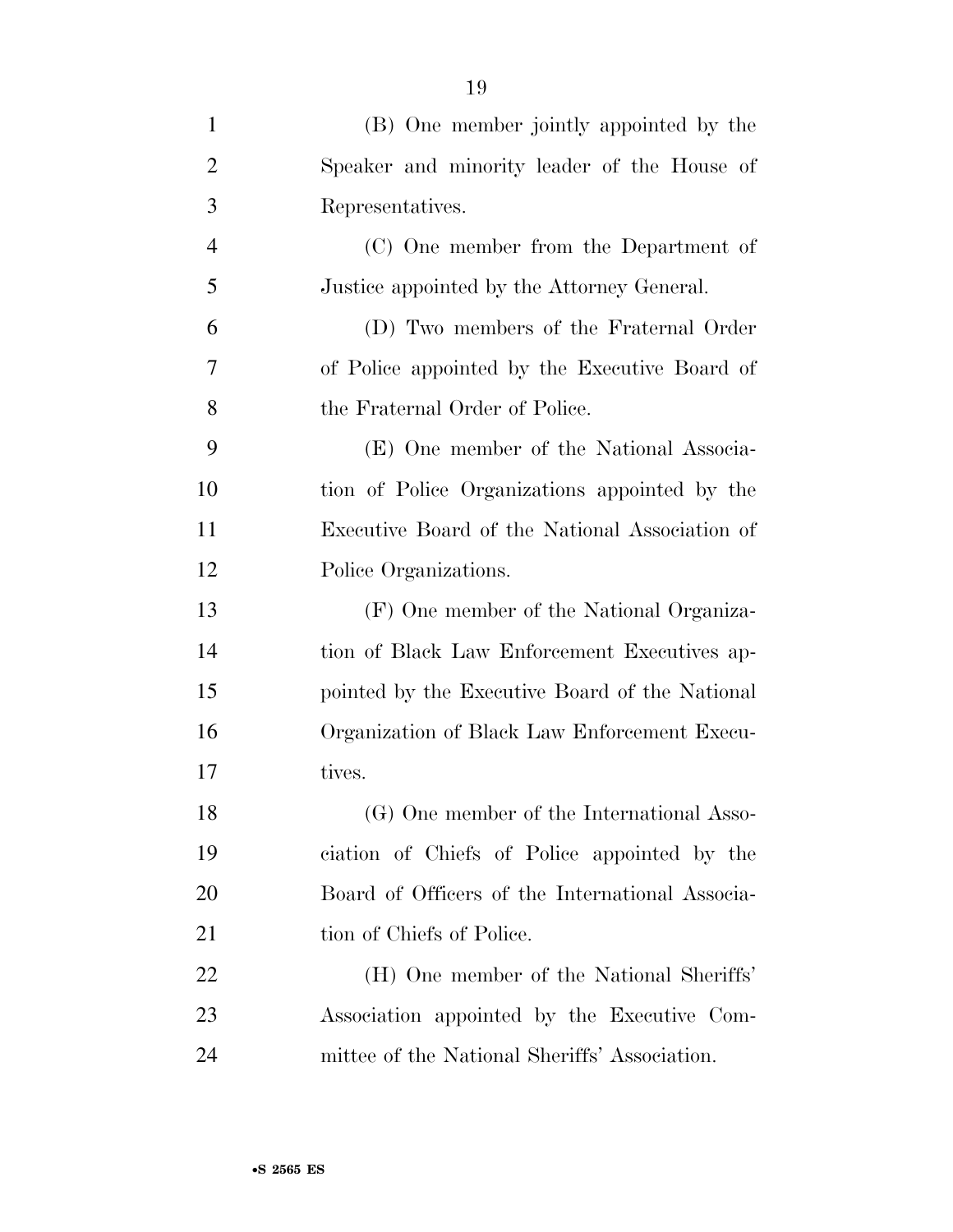(2) LIMITATION.—Not more than 5 State and Local Board members may be members of the Fra- ternal Order of Police. (3) QUALIFICATIONS.—State and Local Board members shall be individuals with knowledge or ex-pertise, whether by experience or training, in the

 (4) TERMS AND VACANCIES.—Each State and Local Board member shall be appointed for 2 years and may be reappointed. A vacancy in the State and Local Board shall not affect the powers of the State and Local Board and shall be filled in the same manner as the original appointment.

field of State and local law enforcement.

(d) OPERATIONS.—

 (1) CHAIRPERSON.—The Chairperson of the State and Local Board shall be a State and Local Board member elected by a majority of the State and Local Board.

 (2) MEETINGS.—The State and Local Board shall conduct its first meeting not later than 90 days after the appointment of a majority of State and Local Board members. Thereafter, the State and Local Board shall meet at the call of the Chair- person, or in the case of a vacancy of the position of Chairperson, at the call of the Attorney General.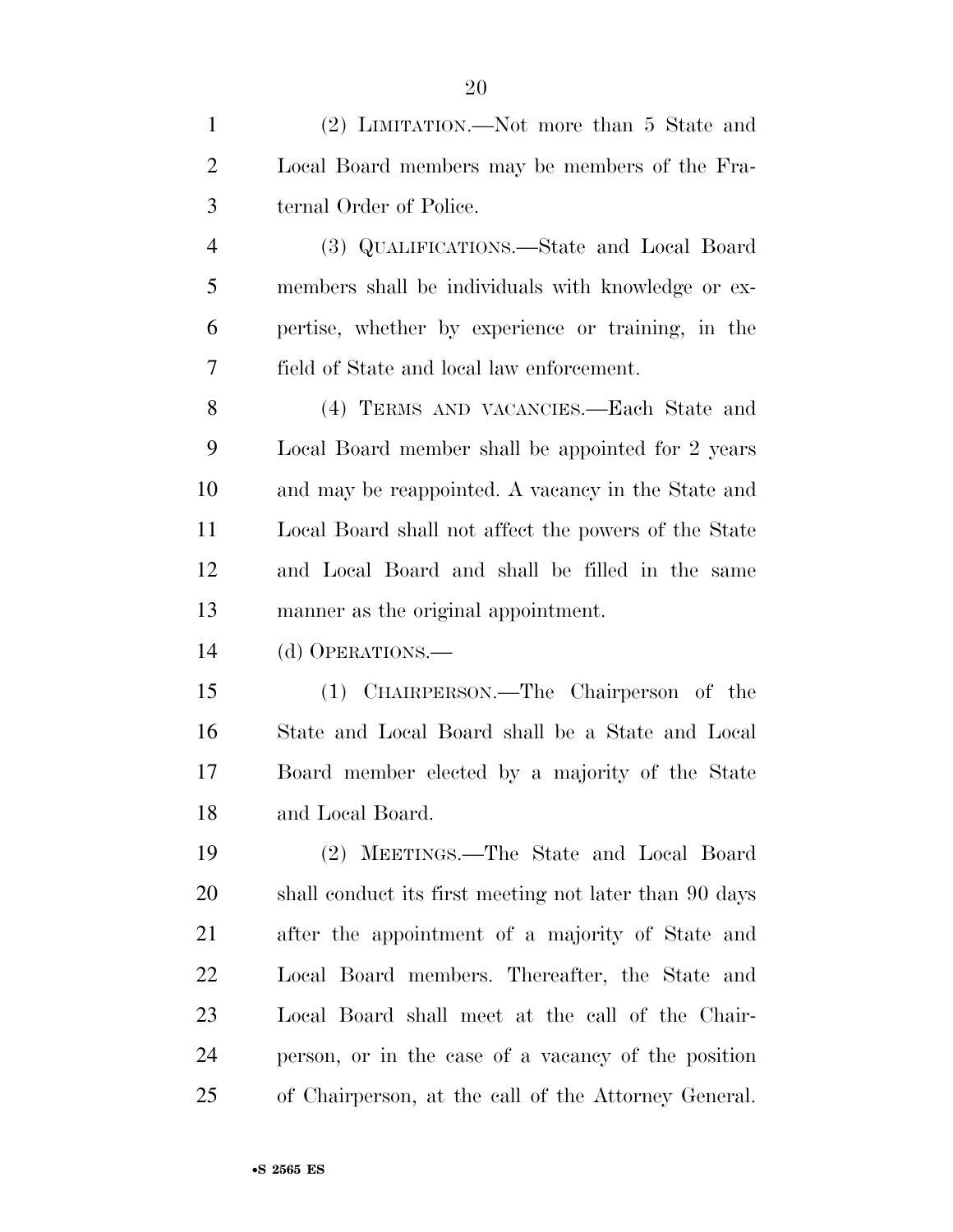| $\mathbf{1}$   | (3) VOTING AND RULES.—A majority of State             |
|----------------|-------------------------------------------------------|
| 2              | and Local Board members shall constitute a quorum     |
| 3              | to conduct business, but the State and Local Board    |
| $\overline{4}$ | may establish a lesser quorum for conducting hear-    |
| 5              | ings scheduled by the State and Local Board. The      |
| 6              | State and Local Board may establish by majority       |
| 7              | vote any other rules for the conduct of the business  |
| 8              | of the State and Local Board, if such rules are not   |
| 9              | inconsistent with this title or other applicable law. |
| 10             | $(e)$ POWERS.—                                        |
| 11             | $(1)$ HEARINGS.—                                      |
| 12             | (A) IN GENERAL.—The State and Local                   |
| 13             | Board may hold hearings, sit and act at times         |
| 14             | and places, take testimony, and receive evidence      |
| 15             | as the State and Local Board considers appro-         |
| 16             | priate to carry out the duties of the State and       |
| 17             | Local Board under this title. The State and           |
| 18             | Local Board may administer oaths or affirma-          |
| 19             | tions to witnesses appearing before it.               |
| 20             | (B) WITNESS EXPENSES.—Witnesses re-                   |
| 21             | quested to appear before the State and Local          |
| 22             | Board may be paid the same fees as are paid           |
| 23             | to witnesses under section $1821$ of title 28,        |
| 24             | United States Code. The per diem and mileage          |

allowances for witnesses shall be paid from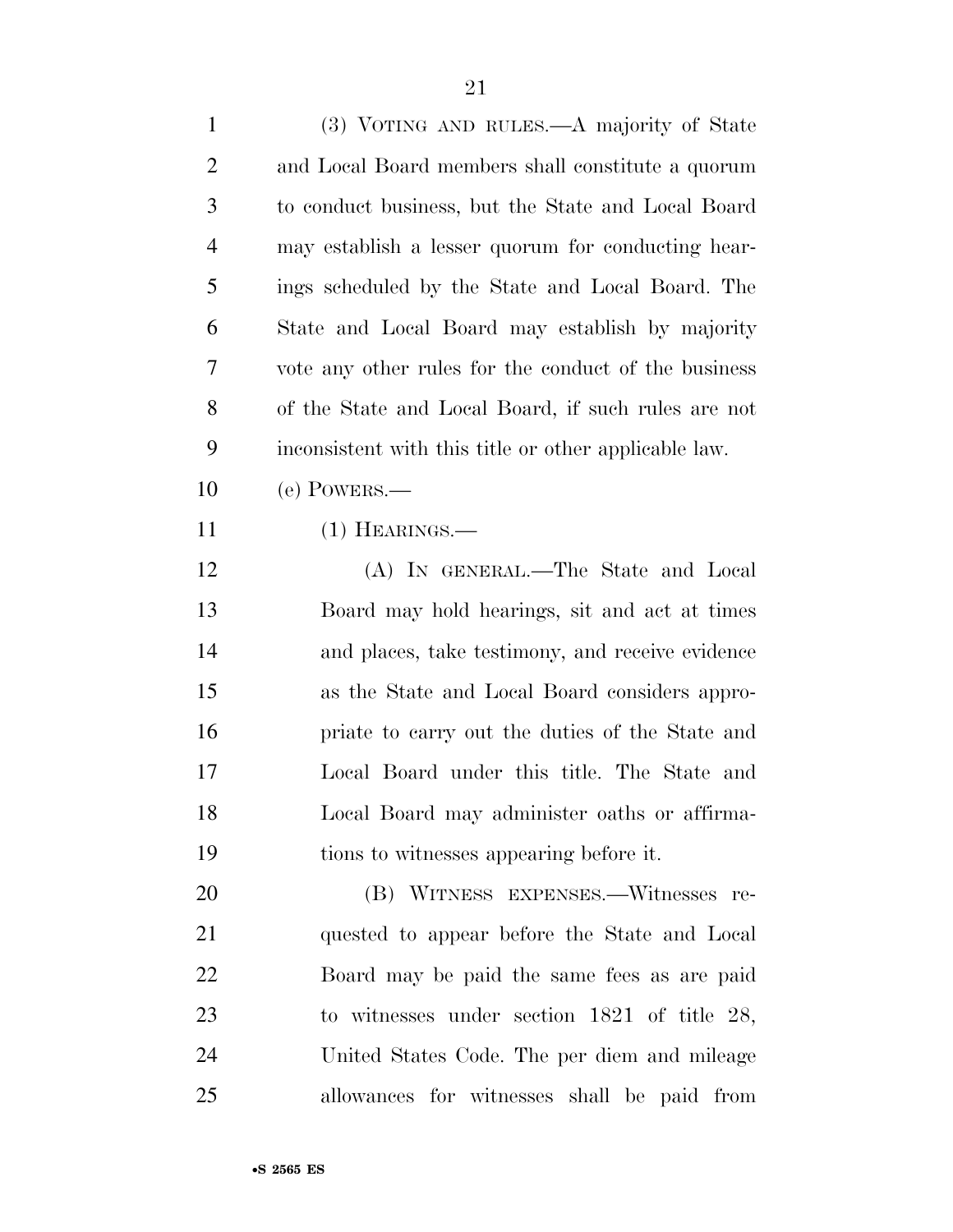| $\mathbf{1}$   | funds appropriated to the State and Local           |
|----------------|-----------------------------------------------------|
| $\overline{2}$ | Board.                                              |
| 3              | (2) INFORMATION FROM FEDERAL AGENCIES.—             |
| $\overline{4}$ | Subject to sections 552, 552a, and 552b of title 5, |
| 5              | United States Code—                                 |
| 6              | (A) the State and Local Board may secure            |
| 7              | directly from any Federal department or agency      |
| 8              | information necessary to enable it to carry out     |
| 9              | this title; and                                     |
| 10             | (B) upon request of the State and Local             |
| 11             | Board, the head of that department or agency        |
| 12             | shall furnish the information to the State and      |
| 13             | Local Board.                                        |
| 14             | INFORMATION TO<br><b>(3)</b><br>BE KEPT CONFIDEN-   |
| 15             | TIAL.—The State and Local Board shall not disclose  |
| 16             | any information which may compromise an ongoing     |
| 17             | law enforcement investigation or is otherwise re-   |
| 18             | quired by law to be kept confidential.              |
| 19             | (f) COMPENSATION.—                                  |
| 20             | (1) IN GENERAL.—Except as provided in para-         |
| 21             | graph (2), each State and Local Board member shall  |
| 22             | be compensated at a rate equal to the daily equiva- |
| 23             | lent of the annual rate of basic pay prescribed for |
| 24             | level IV of the Executive Schedule under section    |
| 25             | 5315 of title 5, United States Code, for each day   |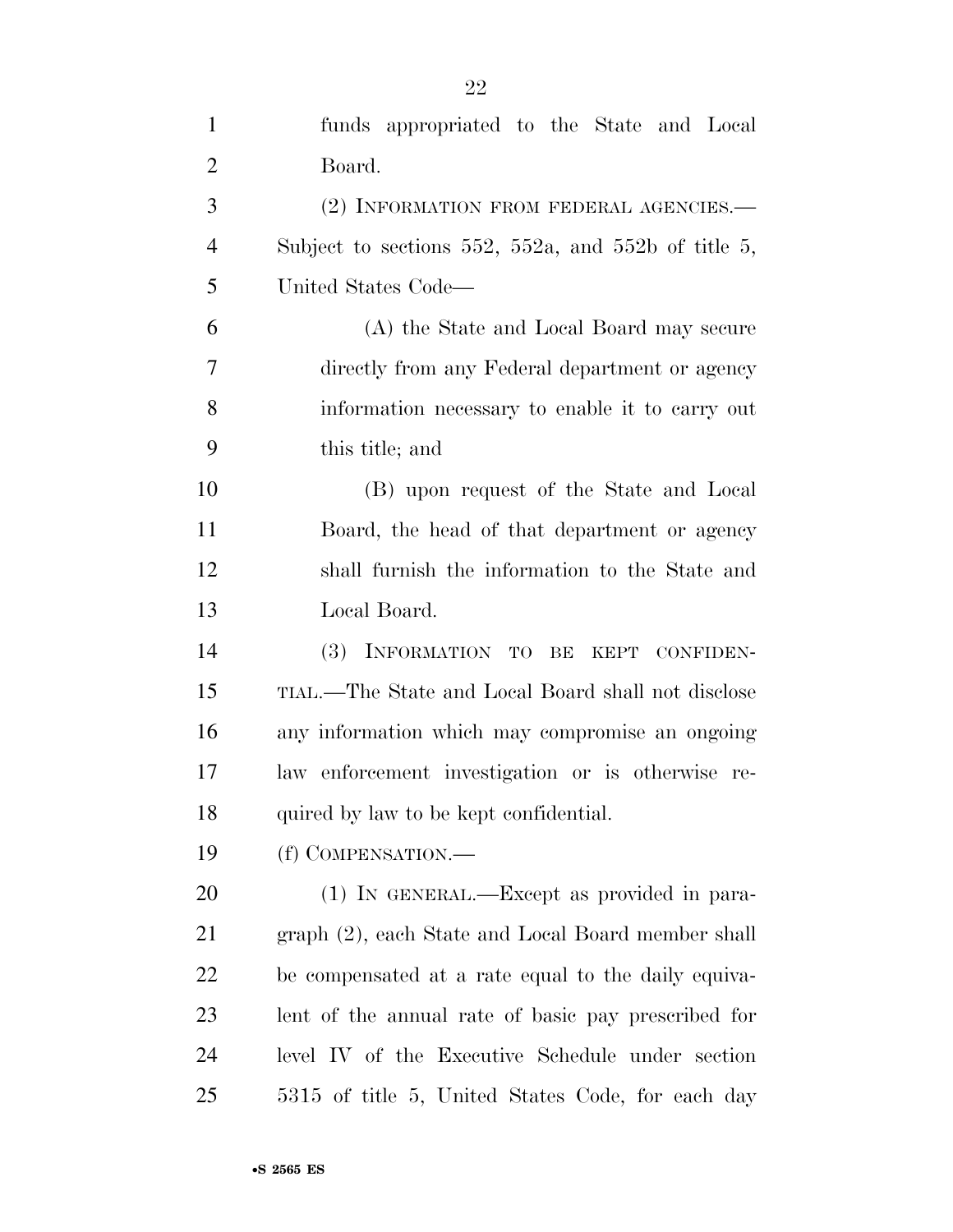(including travel time) during which such State and Local Board member is engaged in the performance of the duties of the State and Local Board.

 (2) PROHIBITION OF COMPENSATION FOR GOV- ERNMENT EMPLOYEES.—State and Local Board members who serve as officers or employees of the Federal Government or a State or a local govern- ment may not receive additional pay, allowances, or benefits by reason of their service on the State and Local Board.

 (3) TRAVEL EXPENSES.—Each State and Local Board member shall receive travel expenses, includ- ing per diem in lieu of subsistence, in accordance with applicable provisions under subchapter I of chapter 57 of title 5, United States Code.

## **SEC. 204. PRESENTATION OF STATE AND LOCAL LAW EN-**

**FORCEMENT BADGES.** 

 (a) PRESENTATION BY MEMBER OF CONGRESS.—A Member of Congress may present a State and Local Law Enforcement Badge to any State and Local Law Enforce- ment Badge recipient who resides in such Member's con- gressional district. If both a Senator and Representative choose to present a State and Local Law Enforcement Badge, such Senator and Representative shall make a joint presentation.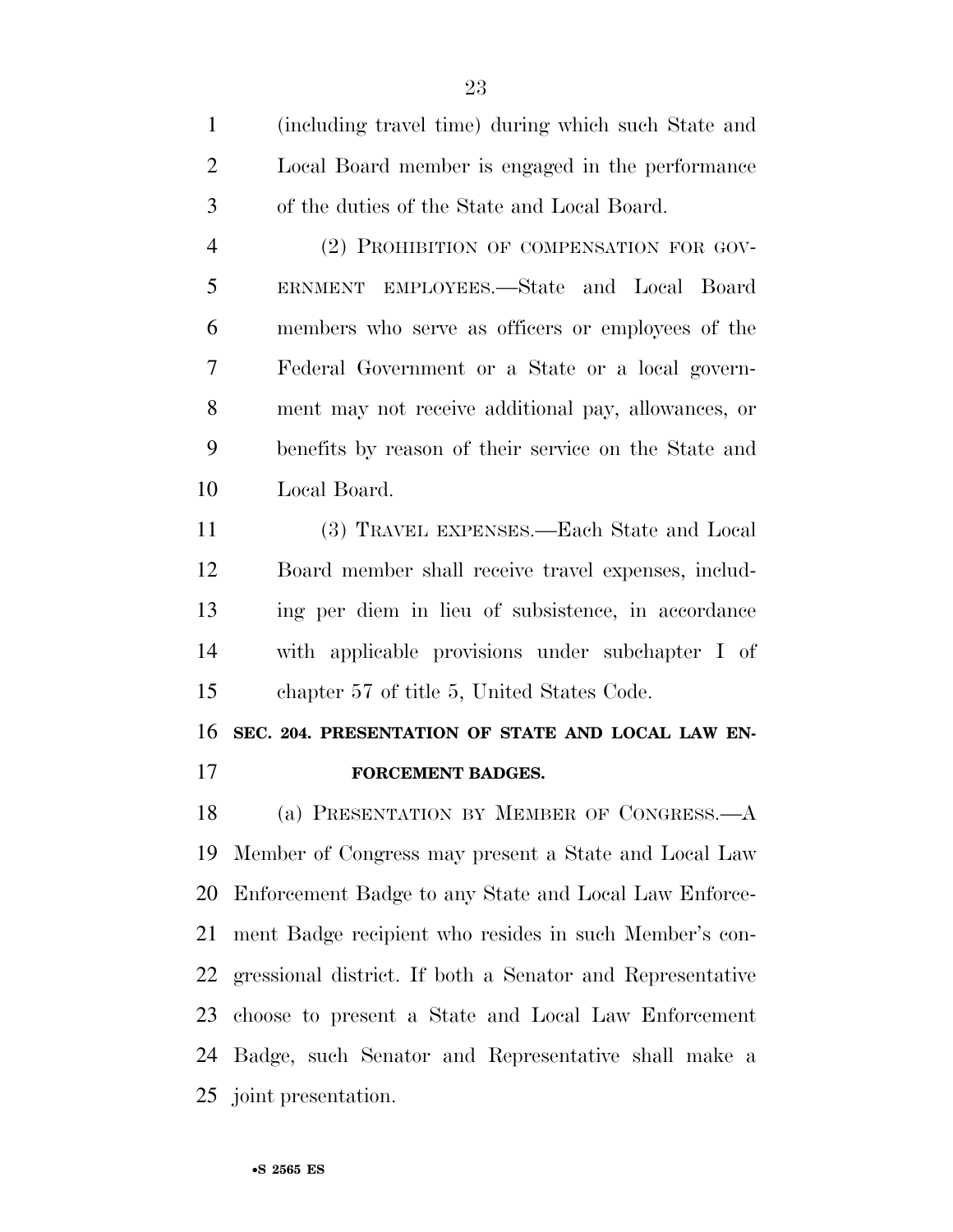(b) PRESENTATION BY ATTORNEY GENERAL.—If no Member of Congress chooses to present the State and Local Law Enforcement Badge as described in subsection (a), the Attorney General, or a designee of the Attorney General, shall present such State and Local Law Enforce-ment Badge.

 (c) PRESENTATION ARRANGEMENTS.—The office of the Member of Congress presenting each State and Local Law Enforcement Badge may make arrangements for the presentation of such State and Local Law Enforcement Badge, and if a Senator and Representative choose to par- ticipate jointly as described in subsection (a), the Members shall make joint arrangements. The State and Local Board shall facilitate any such presentation arrangements as requested by the congressional office presenting the State and Local Law Enforcement Badge and shall make arrangements in cases not undertaken by Members of Congress.

## **TITLE III—CONGRESSIONAL**

### **BADGE OF BRAVERY OFFICE**

#### **SEC. 301. CONGRESSIONAL BADGE OF BRAVERY OFFICE.**

 (a) ESTABLISHMENT.—There is established within the Department of Justice a Congressional Badge of Brav-ery Office.

(b) DUTIES.—The Office shall—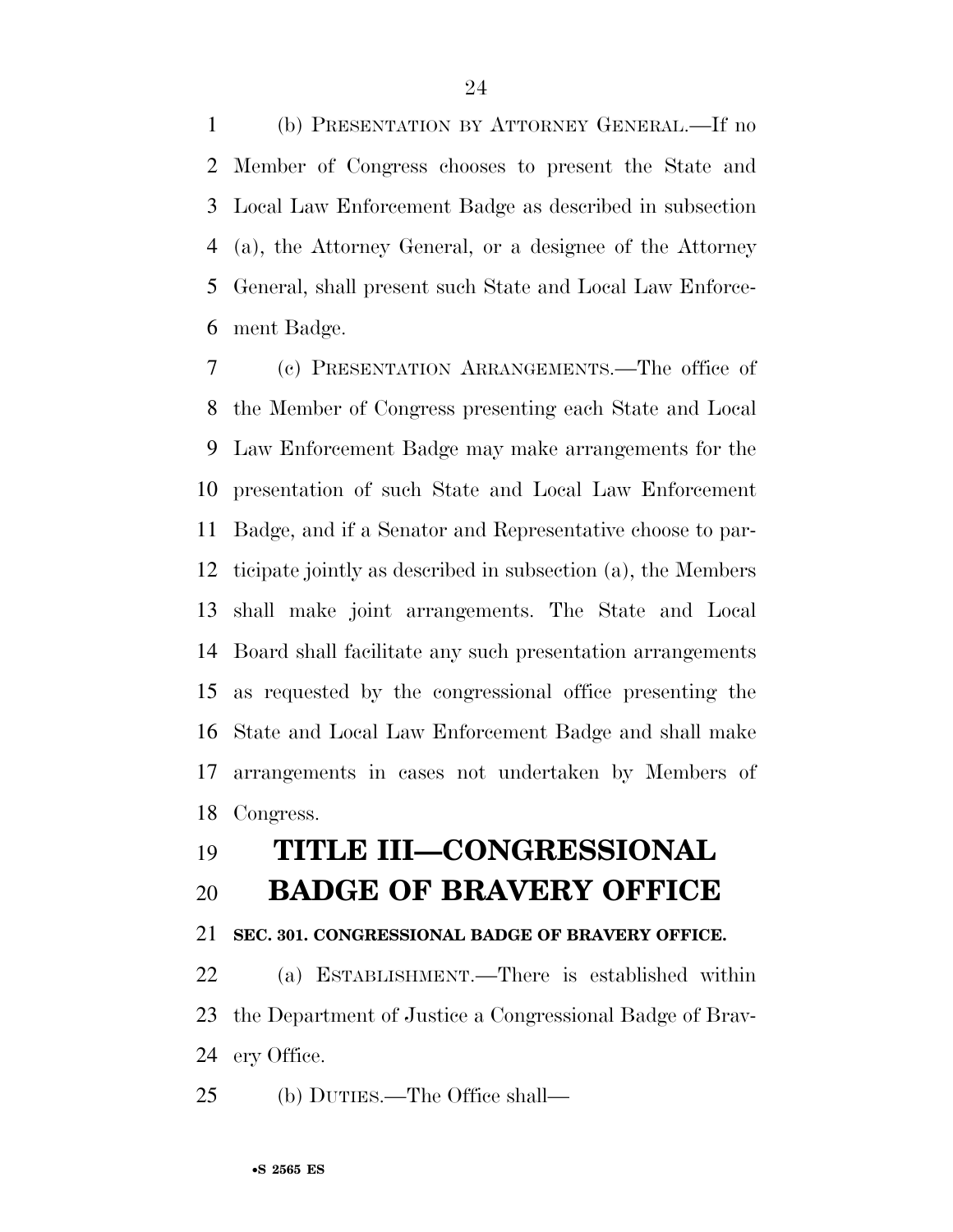| $\mathbf{1}$   | (1) receive nominations from Federal agency               |
|----------------|-----------------------------------------------------------|
| 2              | heads on behalf of the Federal Board and deliver          |
| 3              | such nominations to the Federal Board at Federal          |
| $\overline{4}$ | Board meetings described in section $103(d)(2)$ ;         |
| 5              | (2) receive nominations from State or local               |
| 6              | agency heads on behalf of the State and Local             |
| 7              | Board and deliver such nominations to the State and       |
| 8              | Local Board at State and Local Board meetings de-         |
| 9              | scribed in section $203(d)(2)$ ; and                      |
| 10             | (3) provide staff support to the Federal Board            |
| 11             | and the State and Local Board to carry out the du-        |
| 12             | ties described in section $103(b)$ and section $203(b)$ , |
| 13             | respectively.                                             |
|                | Passed the Senate June 26, 2008.                          |

Attest:

*Secretary.*